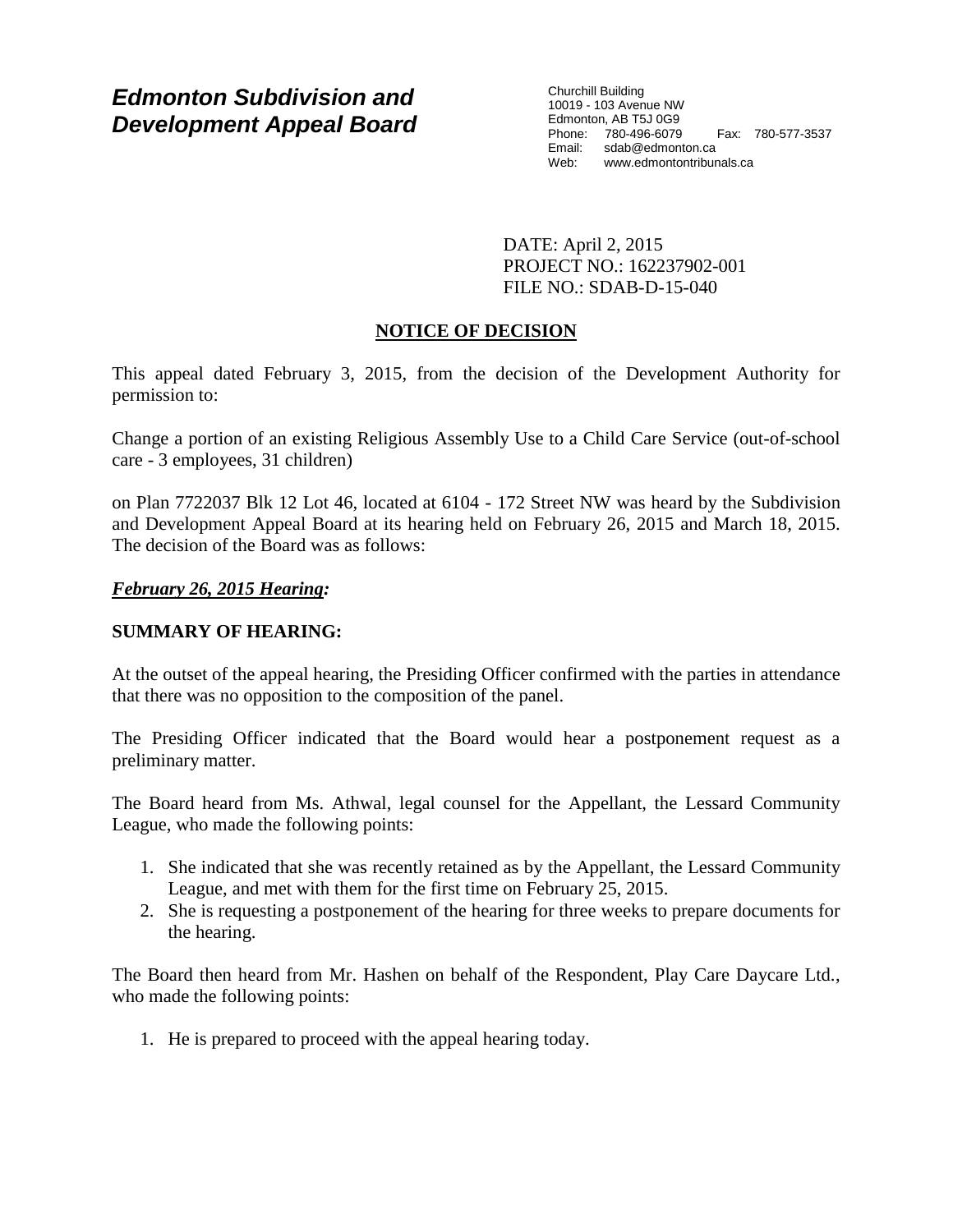2. He is opposed to the postponement request as this would have an economic impact on his business.

#### **DECISION:**

"that the appeal be TABLED TO MARCH 18 or 19, 2015."

#### **REASONS FOR DECISION:**

The Board finds the following:

- 1. The Appellant retained legal counsel one day before the appeal hearing and legal counsel is not prepared to proceed with the merits of the appeal.
- 2. The Board acknowledges that the Respondent is ready to proceed with the merits of the appeal.
- 3. The Board acknowledges that postponing the appeal hearing may have an economic impact on the Respondent; however, it is compelled to grant this tabling in the interests of fairness to both parties and specifically to ensure counsel has had the opportunity to prepare for the appeal.
- 4. This is the first postponement request.
- 5. The Board tables the appeal hearing for three weeks to allow both parties a fair hearing.

#### *March 18, 2015 Hearing:*

#### **MOTION:**

"that SDAB-D-15-040 be raised from the table."

## **SUMMARY OF HEARING:**

At the outset of the appeal hearing, the Presiding Officer confirmed with the parties in attendance that there was no opposition to the composition of the panel.

The appeal was filed on time, in accordance with Section 686 of the *Municipal Government Act*, R.S.A. 2000, c. M-26.

The Board heard an appeal of the decision of the Development Authority to approve an application to change a portion of an existing Religious Assembly Use to a Child Care Service (out-of-school care  $-3$  employees, 31 children), subject to conditions, located at  $6104 - 172$ Street NW. The subject site is zoned DC2.697 Site Specific Development Control Provision. The approved development permit application was appealed by the Lessard Community League.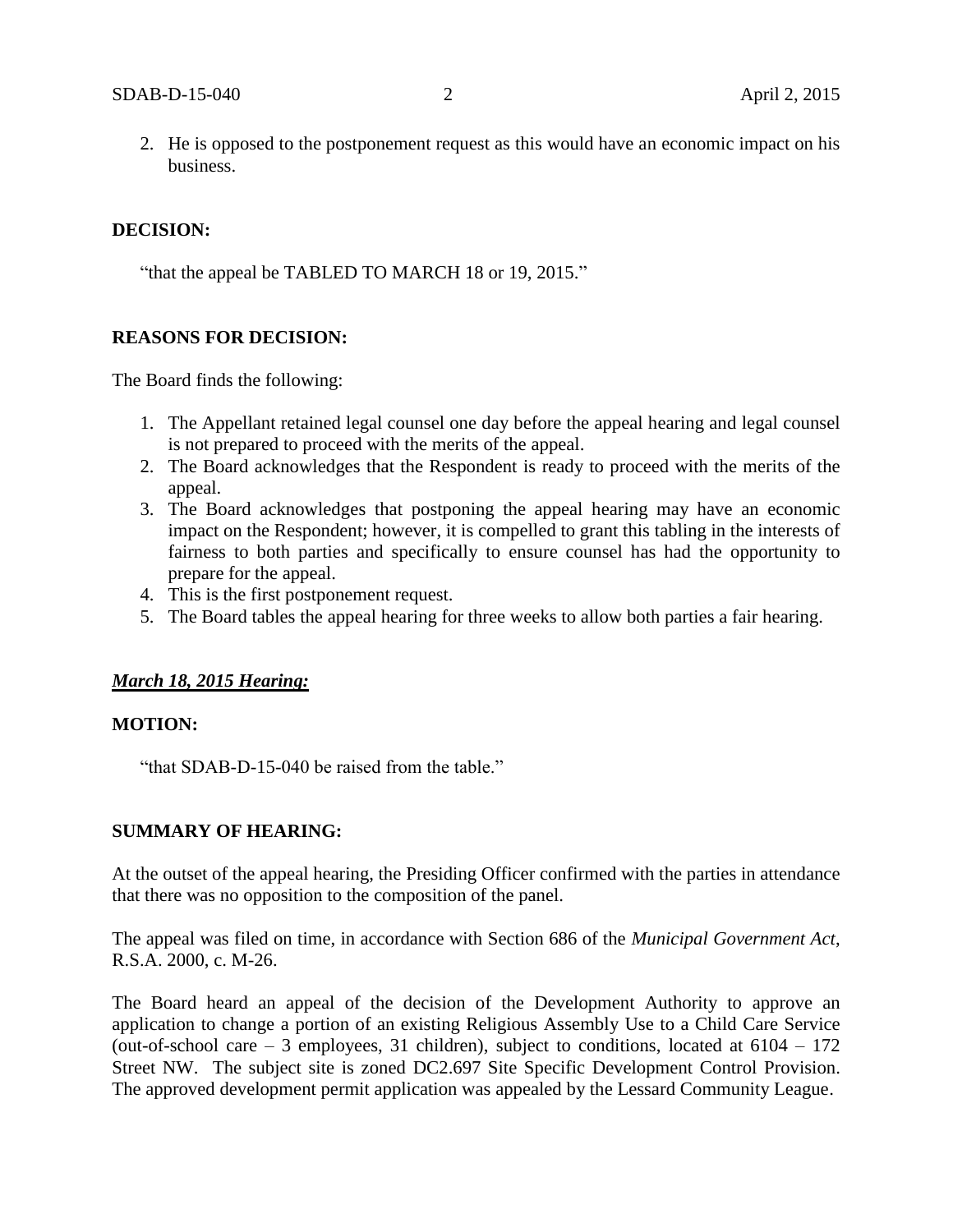The Board received the following documents in advance of the hearing:

- three letters in opposition to the proposed development;
- a written submission from the Appellant's legal counsel;
- a written submission from the Respondent's legal counsel; and
- a written submission from the Development Authority.

At the outset of the appeal hearing, the Presiding Officer indicated that the Board will hear SDAB-D-15-040 and SDAB-D-15-041 together. There was no objection from all the parties in attendance to hear both appeal hearings together.

The Board heard from Ms. Athwal, legal counsel for the Appellant, the Lessard Community League, who was accompanied by Mr. Girgis, Mr. Rogerville, and Mr. Wilman, all representing the Lessard Community League.

Mr. Girgis made the following points:

- 1. He is the Vice President of the Lessard Community League, which represents 670 houses and condominiums with 1888 residents in the area.
- 2. The proposed development is located within the Lessard Mall, which is owned by the Muslim Association of Canada.
- 3. He made reference to photographs within TAB 4 of their submission which depicted:
	- a. the only access to the neighbourhood is via Callingwood Road;
	- b. traffic congestion in the area when people are attending services at the Mosque;
	- c. several cars that are parked illegally including large trucks that remain on the street for several days; and
	- d. the Ukrainian Orthodox Church located on the corner of 172 Street and Callingwood Road.
- 4. The neighbourhood has experienced several issues with regard to parking, noise, and trespassing. In his opinion, the issues started to get worse in the summer of 2010.
- 5. He referred to TAB 5 of their submission, which included tables and graphs depicting the attendance of the mosque from August 2010 to June 2013. The attendance has increased over the aforementioned period and is often over the maximum allowable of 400.

In response to questions by the Board, Mr. Girgis provided the following information:

1. In response to the time of day the photographs within TAB 4 of the submissions were taken, he stated that the photographs were taken between noon and 3:00 p.m. on Fridays and on special occasions.

Mr. Rogerville made the following points:

- 1. He is the President of the Lessard Community League.
- 2. Traffic and noise has been an issue for approximately five years.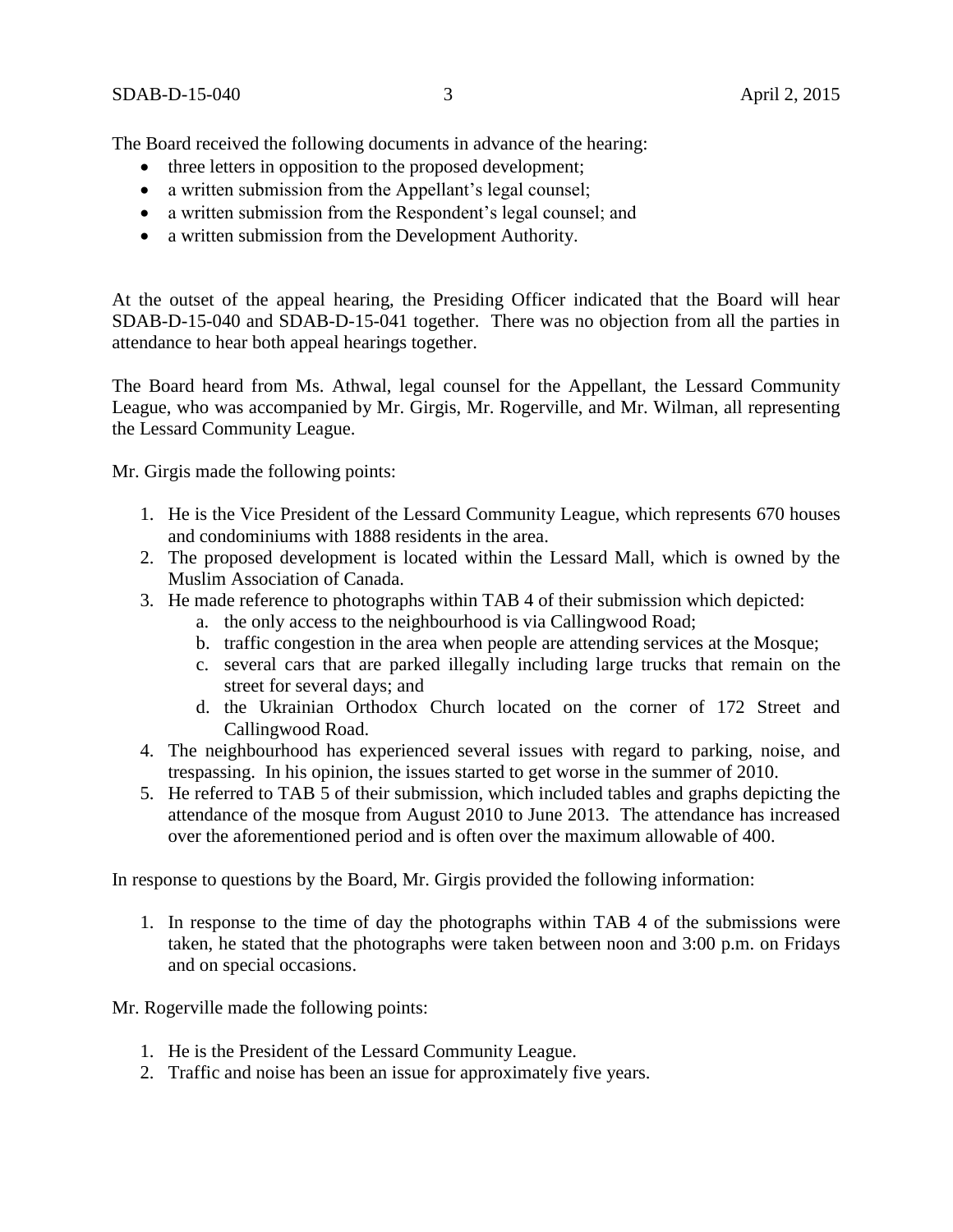- 3. The Community League has regularly worked with the City of Edmonton's Bylaw Enforcement Team ("Bylaw Enforcement") to document the overuse of the facility. However, the Bylaw Enforcement informed the Community League to discontinue the practice of keeping track of the attendance within the mosque. Bylaw Enforcementwill conduct its own attendance count instead.
- 4. Bylaw Enforcement employees were being threatened and requested an Edmonton Police Service ("EPS") escort when conducting attendance counts of the Mosque; however, it was hard to get EPS escorts when necessary.
- 5. He referred to a photograph within TAB 4 of their submission that showed a police car attending the subject site.
- 6. An EPS Officer has advised the Lessard Community League to contact Bylaw Enforcement when there are issues and in turn, the City would contact the police if necessary. However, Bylaw Enforcement could not always attend the site when they are called.
- 7. To his knowledge, there are 5 or 6 other daycares in the area.
- 8. He presented a PowerPoint presentation, marked as Exhibit 'A', which includes a video depicting a car traveling south on 172 Street; and parked vehicles on both sides of the road. He stated the intersection at Callingwood Road and 172 Street is busy.
- 9. The Ukrainian Orthodox Church, located east of the subject development and across 172 Street, has a large amount of surface parking on their site; however when the surface parking is full the area becomes congested.
- 10. The Ukrainian Orthodox Church wanted to build another social hall on the green space located on the south end of their property. The Lessard Community League was opposed to the proposed development due to the lack of parking and the proposed development was not approved.

In response to questions by the Board, Mr. Rogerville provided the following information:

- 1. He confirmed that there are two existing daycares in the subject building.
- 2. In his opinion, the Development Authority did not follow the direction of City Council because the Development Authority did not have the information that was presented to the Board when the proposed development was approved.

Mr. Wilman, a member of the Lessard Community League, made the following points:

- 1. He has been involved with the property for the last five years.
- 2. He referred to the parking calculation within the Development Authority's submission and believes the Development Authority has made an error for the following reasons:
	- a. With regard to the Elite School of Music business, he stated that the Development Authority calculated that 0.5 parking stall is required. In his opinion, this should be rounded to one parking space;
	- b. In his opinion, when the Muslim Association of Canada received a permit for 400 people, this was based on an outdated Bylaw which assumed there would be four persons per vehicle, which is not the requirement of the current Bylaw;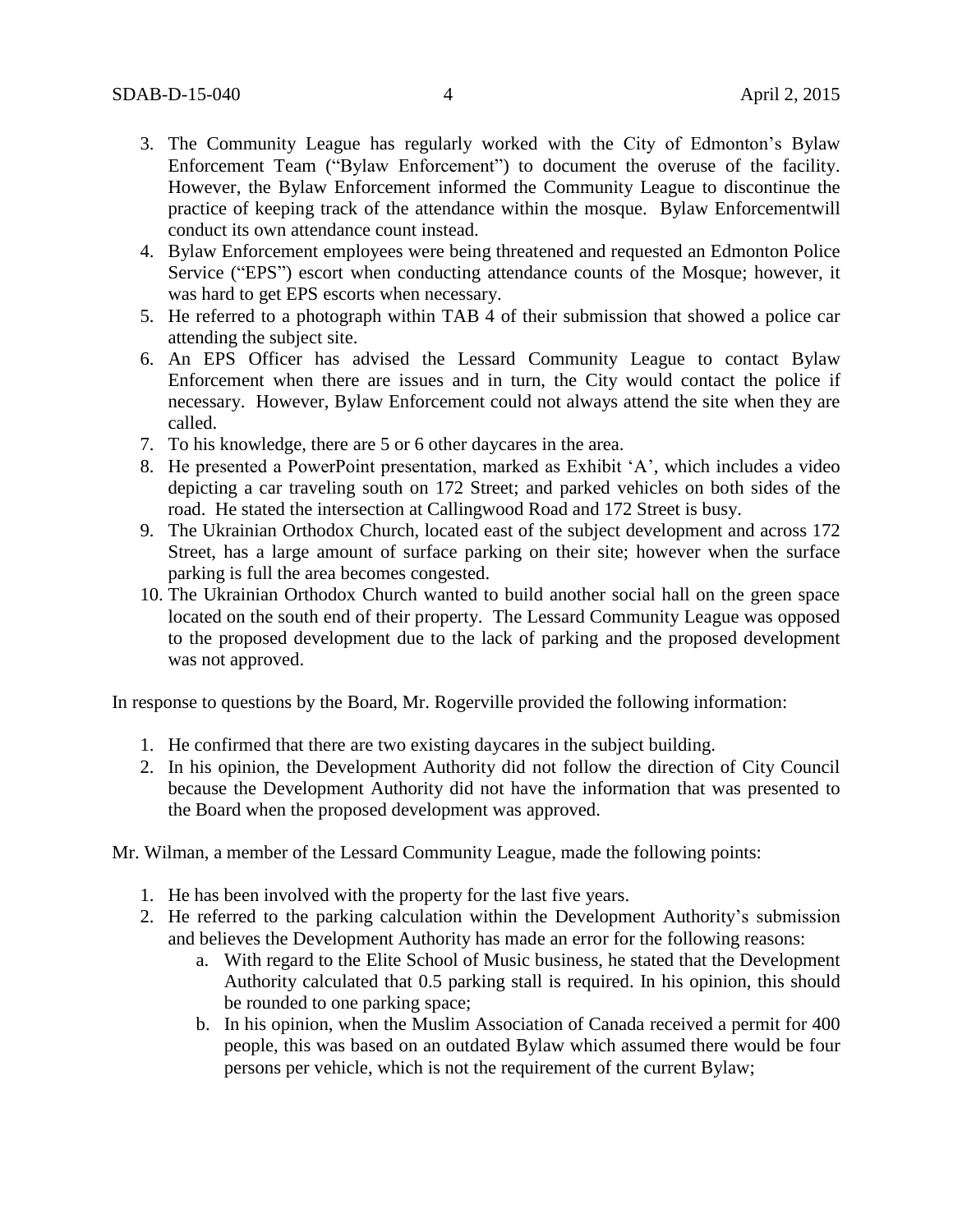- c. With regard to the Chutney Restaurant, he stated that the Development Authority calculated no parking spaces even though there should be eight parking spaces but later varied to zero by a previous SDAB decision;
- d. The predecessor of Chutney Restaurant did not comply with the conditions imposed at the time of issuance and the new owner was not aware of those conditions;
- e. With regard to the MacPharmacy (a General Retail Stores Use), the Development Authority indicated that the development permit application is pending even though it has been operating for at least 5 months;
- f. The Development Authority should have taken into account the parking requirements for the MacPharmacy when approving the proposed development.
- 3. In the winter months snow is piled on the parking lot, which takes up parking spaces.
- 4. There is not adequate parking on the Site.

In response to questions by the Board, Mr. Wilman provided the following information:

- 1. He conceded that the mosque is utilizing more parking spaces on the subject site than the amount allocated as per their development permit approval, being100 parking spaces. In his opinion, there should be a minimum of 200 parking spaces dedicated for the mosque.
- 2. In his opinion, approximately 13 to 15 additional parking spaces are required for the proposed development.

Ms. Athwal made the following points:

- 1. She referred to TAB 2 of their submission which detailed the special land use provision for child care services within Section 80 of the *Edmonton Zoning Bylaw*. Section 80.9 states that all development permit applications for childcare service shall include a site plan that shows the required on-site parking and drop-off facilities.
- 2. The site plans show the same five drop-off parking spaces for both of the proposed developments and are incorrect as they do not show the required number of parking spaces for the proposed developments.
- 3. The parking calculations for the proposed developments are outlined the Development Authority's submission.
- 4. She conceded that 18 is the correct number of required parking spaces (i.e. 8 employee parking spaces and 10 drop-off spaces), but the drop-off spaces are not shown on the Site Plan as required in the *Edmonton Zoning Bylaw*.
- 5. There are 166 on-site parking spaces.
- 6. A restaurant that should have 8 parking spaces was approved with zero parking spaces as this requirement was previously waived by the Board.
- 7. With regard to the Ahmad Fayad Professional Corp. (a Health Services Use), she stated that this business should have 9.7 parking spaces and it was approved with 6.7 parking spaces.
- 8. The floor area of the mosque will be reduced by 2667 square feet due to the proposed developments.
- 9. The number of people attending the subject site will be the same, but with less space.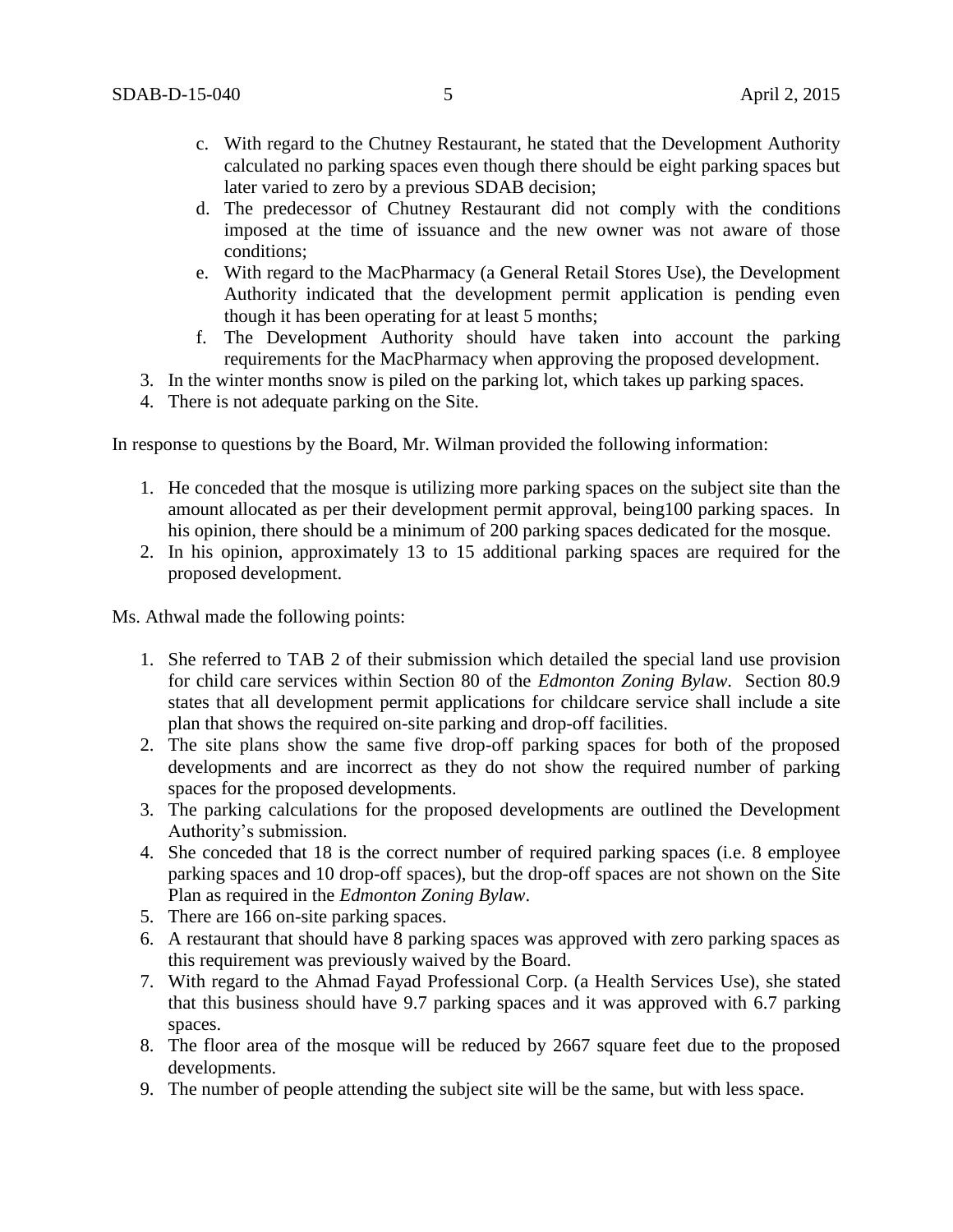- 10. There will be 85 children and 13 employees for a total of 98 new people attending the subject site if the proposed development is approved. This does not include parents dropping children off at the daycare.
- 11. With regard to TAB 1 of Respondent's submission, she stated that the photographs were taken after 8:50 a.m. and not during rush hour when children are dropped off.
- 12. With regard to *Investors Group Trust Co. Ltd. v. Calgary*, 2005 ABCA 34, contained at TAB 2 of the Respondent's submission, she stated that the case is distinguishable as there were no variances were required in that case. In the current situation, the *Edmonton Zoning Bylaw* has not been complied with and the parking calculations are not correct.
- 13. In her opinion, following the direction of City Council means correctly applying the parking regulations in the *Edmonton Zoning Bylaw*.

In response to questions by the Board, Ms. Athwal provided the following information:

- 1. She agreed that the Development Authority was correct not to include parking spaces in his calculations that were previously waived.
- 2. However, the parking at the MacPharmacy (a General Retail Stores Use) and the Elite School of Music should be factored in the parking calculations.

The Board then heard from Mr. Kowal, representing the Development Authority, the Sustainable Development Department, who answered questions from the Board. Mr. Kowal provided the following information:

- 1. He has the ability to request a parking analysis for the review of the subject application, but stated that a parking analysis is not required unless it is a larger project and the proposed development does not meet this requirement.
- 2. With regard to parking, the approved site plan shows five drop-off parking spaces dedicated to the proposed developments but showed 10 parking spaces in a previous site plan. The discrepancy was an oversight.
- 3. He agreed that he should have requested a breakdown for drop-off and pick-up parking spaces.
- 4. He calculated that a total of 165.4 parking spaces are required for all the uses approved on the site and 166 parking spaces are provided on the site.
- 5. The parking calculation for the MacPharmacy (a General Retail Stores Use) is pending because a development permit has not yet been approved.
- 6. He confirmed that the parking calculations are totaled for all the Uses on the site and the sum is rounded up to the next whole number.
- 7. In response to whether he was aware of the lack of on-site parking and the traffic congestion in the area, he stated that he was not aware of these issues when the proposed development was approved.
- 8. In response to whether he would have reviewed the development permit application differently if he was aware of the parking congestion, he stated he would have requested a parking analysis.
- 9. He confirmed that the concerns of the neighbourhood are related to the use of the mosque and not the proposed daycare.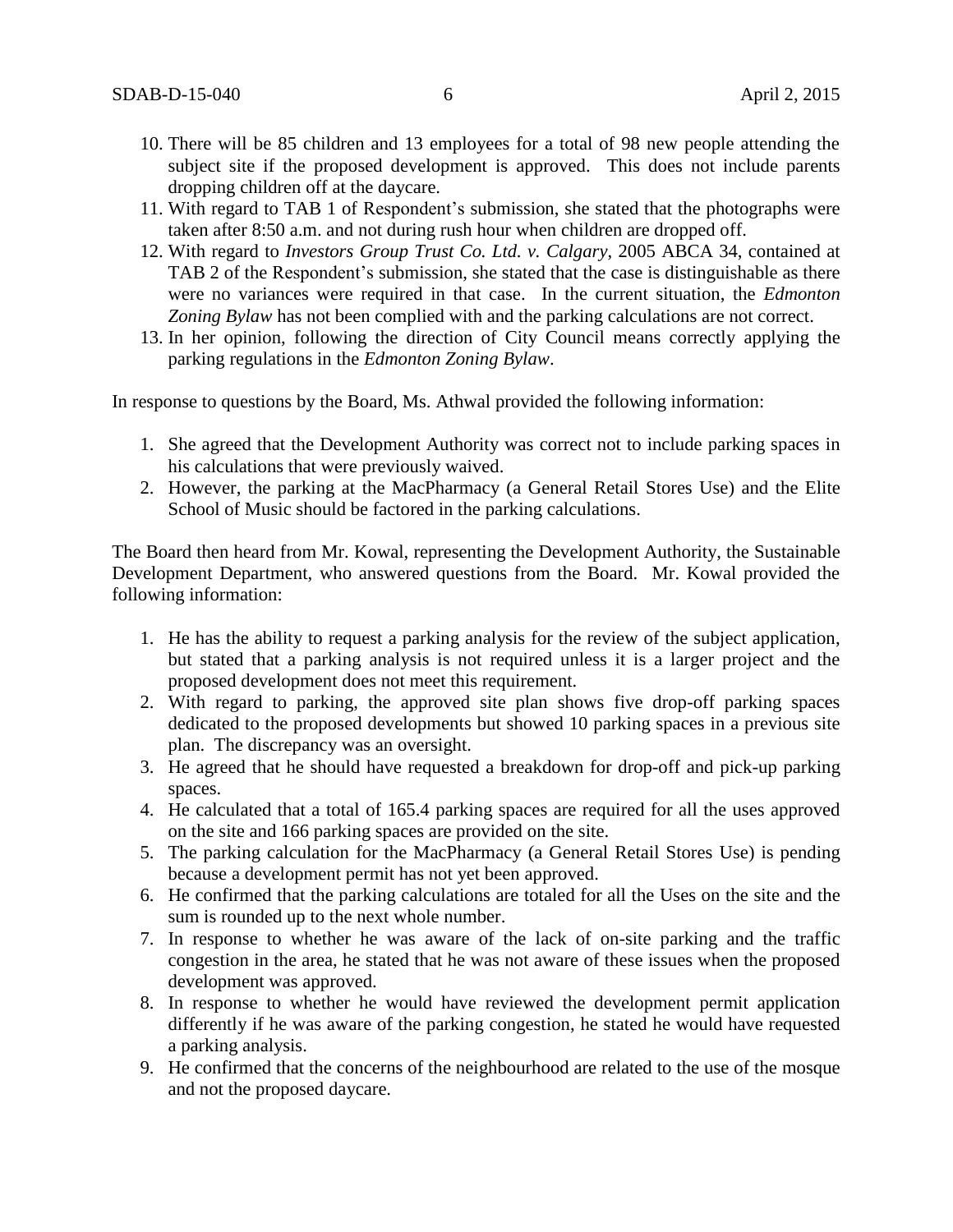The Board then heard from Mr. Sawani, legal counsel for the Respondent, Play Care Daycare Ltd., who was accompanied by Mr. Almasri, representing Play Care Daycare Ltd. Mr. Sawani made the following points:

- 1. He stated that the letter in TAB 1 of his submission should read 10 drop-off spaces and not five parking spaces. The total includes 6 drop-off spaces for the daycare and 4 dropoff spaces for the out-of-school care.
- 2. A temporary waste container will be removed from one of the parking spaces on the subject site.
- 3. The Appellant's concerns are related to traffic, noise, and parking. In his opinion, these concerns are not in the purview of the Board.
- 4. The parking issue and bylaw enforcement issues are with the existing uses on the subject site and are not related to the proposed daycare.
- 5. There is one other daycare on the subject site that has a waiting list for children, which shows that there is a need for the proposed development.
- 6. The Respondent can enforce parking violations for the proposed development as the subject site is a private property and cars can be towed away if needed.
- 7. It is in the best interest of the daycare to be located at a proper location.
- 8. The Development Authority visited the subject site and has all the required information to approve the proposed development.
- 9. The photographs in TAB 1 the Respondent's submission were taken at approximately 9:00 a.m.; however, this was an indication of parking in the area.
- 10. He confirmed that the mosque could have services during the time that the daycare is open.
- 11. In his opinion, the parking calculation by the Development Authority is correct.
- 12. The parking calculation for the Elite School of Music showing 0.5 spaces was intended for the entire day and the calculation means that one parking space will be used fifty percent of the time over the course of the day.
- 13. In his opinion, the Development Authority should not second-guess a variance granted by the SDAB unless there is a challenge to the SDAB Decision.
- 14. The MacPharmacy (a General Retail Stores Use) is operating without a permit and may have other issues.
- 15. In his opinion, the proposed development should not be affected by another business that is in contravention of the *Edmonton Zoning Bylaw*.

In response to questions by the Board, Mr. Sawani provided the following information:

- 1. The Respondent has the exclusive use of the parking spaces designated to the proposed development.
- 2. The hours of operation for the daycare will be from 6:00 a.m. to 9:00 a.m. for drop-off and 4:00 p.m. to 6:00 p.m. for pick-up.
- 3. He confirmed that the proposed development will reduce the square footage of the mosque.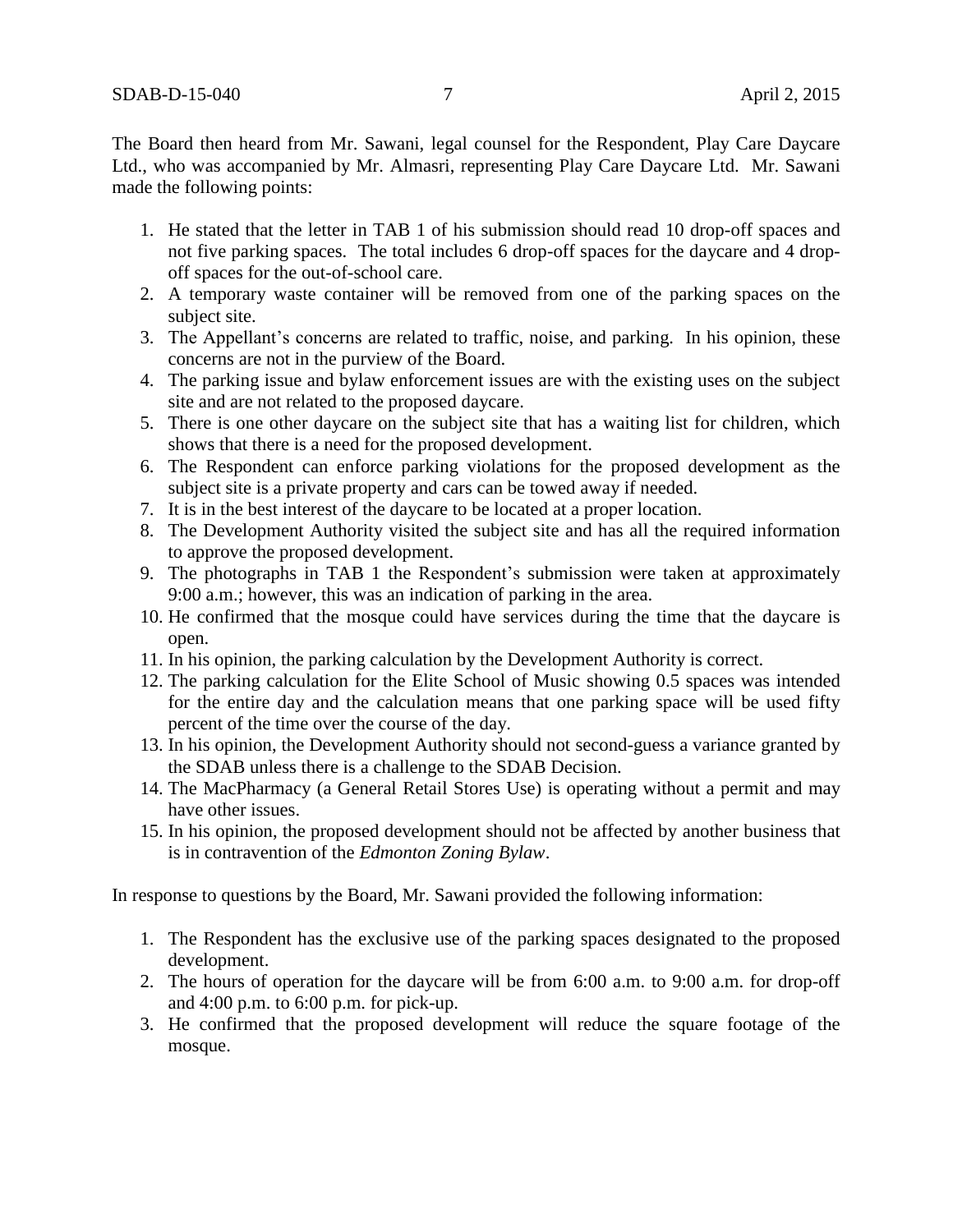In rebuttal, Ms. Athwal made the following points:

- 1. With regard to the power of the Development Authority, she referred the Development Authority's submission, which states, "the Development Officer is appointed the Development Authority for the City of Edmonton and is authorized to exercise development powers and duties on behalf of the city in accordance with the Land Use Bylaw and the Act."
- 2. The regulations in Section DC2.697.4 and the parking requirements of the *Edmonton Zoning Bylaw* are the only issues the Development Authority can address to determine compliance.
- 3. The Development Authority is of the opinion that the proposed use complies with the Bylaw as it is a listed use and the floor area does not exceed the maximum proposed use as it complies with the regulations in Section 310.4 and 310.5 as well as the parking requirements of the *Edmonton Zoning Bylaw* and the proposed use is in compliance with the regulations in Section 80 of the *Edmonton Zoning Bylaw*.
- 4. However, the Development Authority was in error as the site plans for both developments show only 5 drop-off parking spaces and not the 10 parking spaces that are required. Therefore, the parking calculations are in error.
- 5. In her opinion, a condition should be imposed that a parking analysis should be conducted before the proposed development can be approved and this is something that the Development Authority acknowledged.
- 6. The mosque operates every day with services occurring five times a day. The peak times of the mosque are on Fridays at 2:00 p.m., which adds to the parking issues in the area.
- 7. She confirmed that there are two other daycares on the subject site.

In response to questions by the Board, Ms. Athwal provided the following information:

- 1. With regard to the non-compliance with the *Edmonton Zoning Bylaw*, she stated the requirements of Section 80.6 and 80.9 have not been met.
- 2. She reiterated that the parking calculation was not done correctly and the site plan does not show the required drop-off parking spaces.

## **DECISION:**

that the appeal be DENIED and the decision of Approval by the Development Authority CONFIRMED, subject to the following additional condition:

1. The Appellant shall provide a revised Site Plan, showing the location of 4 on-site dropoff parking spaces for the out-of-school care and 6 on-site drop-off parking spaces for the daycare, located within 60 metres of the main entrance of the Child Care Services facility, on or before April 16, 2015, to the satisfaction of the Board.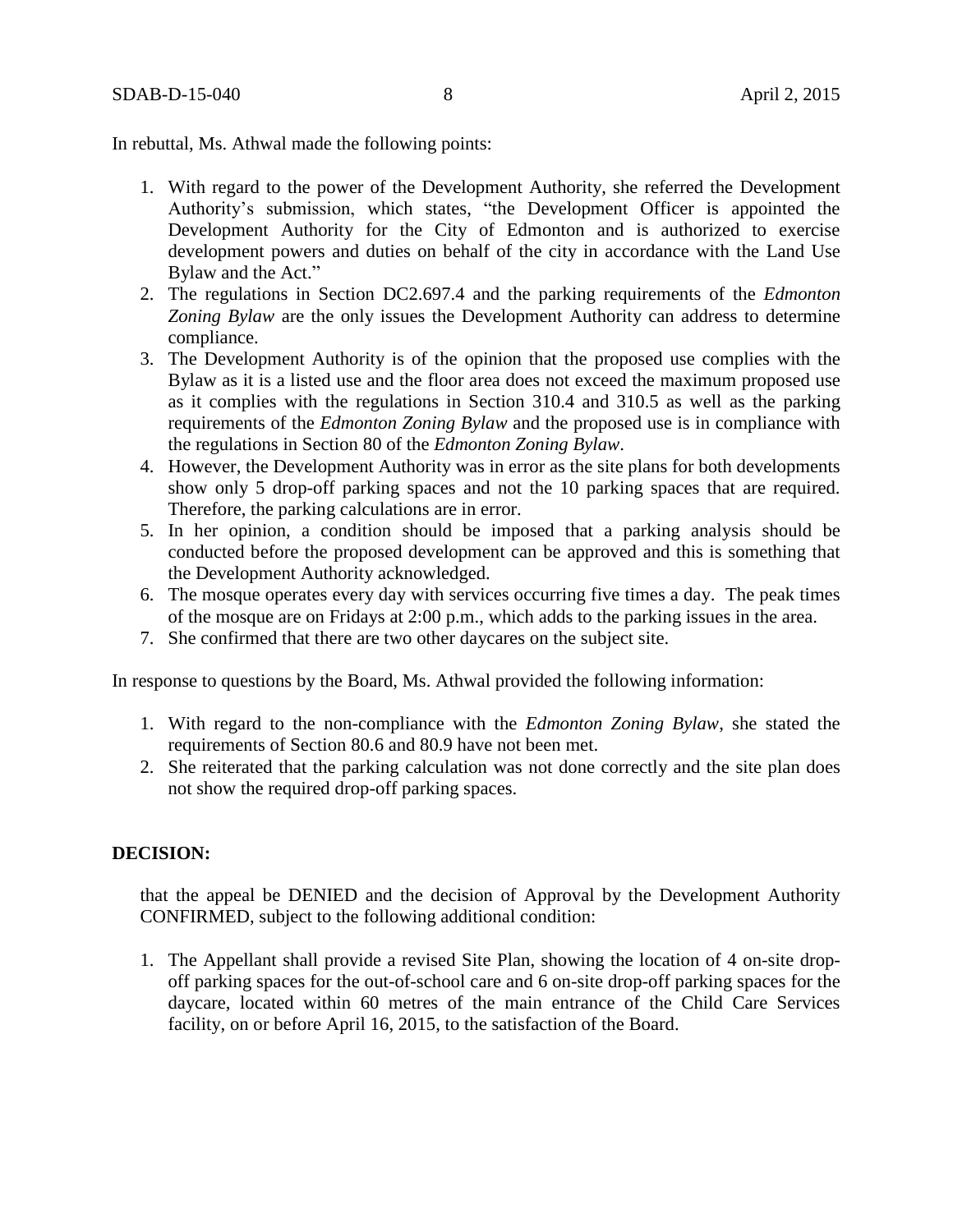#### **Conditions**

- 1. PRIOR TO THE RELEASE OF DRAWINGS FOR BUILDING PERMIT REVIEW, the applicant or property owner shall pay a DP Notification Fee of \$100.00.
- 2. The maximum Floor Area of any individual business premises for a Permitted Use shall not exceed 275 square metres.
- 3. Exterior lighting of the facility shall provide for a well lit environment; Section 80.7.
- 4. Four on-site drop-off parking stalls shall be provided; Section 80.6.
- 5. The outdoor play space shall be located at ground level; Section 80.8(b).
- 6. The outdoor play space shall be securely enclosed on all sides; Section 80.8(c).
- 7. The outdoor play space shall have secure perimeter fencing that is at least 1.83 m in height; Section 80.8(b)(i).
- 8. All activities or operations of the proposed development shall comply to the standards prescribed by the Province of Alberta pursuant to the Environmental Protection and Enhancement Act and the regulations pertaining thereto.

An approved Development Permit means that the proposed development has been reviewed only against the provisions of the *Edmonton Zoning Bylaw*. It does not remove obligations to conform with other legislation, bylaws or land title instruments such as the Municipal Government Act, the ERCB Directive 079, the Edmonton Safety Codes Permit Bylaw or any caveats, covenants or easements that might be attached to the Site.

Notes:

- Signs require separate Development Applications.

- A Building Permit is required for any construction or change in use of a building. For a building permit, and prior to the Plans Examination review, you require construction drawings and the payment of fees. Please contact the 311 Call Centre for further information.

- The City of Edmonton does not conduct independent environmental checks of land within the City. If you are concerned about the suitability of this property for any purpose, you should conduct your own tests and reviews.

The City of Edmonton, in issuing this Development Permit, makes no representations and offers no warranties as to the suitability of the property for any purpose or as to the presence or absence of any environmental contaminants on the property.

## **REASONS FOR DECISION:**

The Board finds the following:

1. The proposed development is a listed Use in the DC2.697 Site Specific Development Control Provision.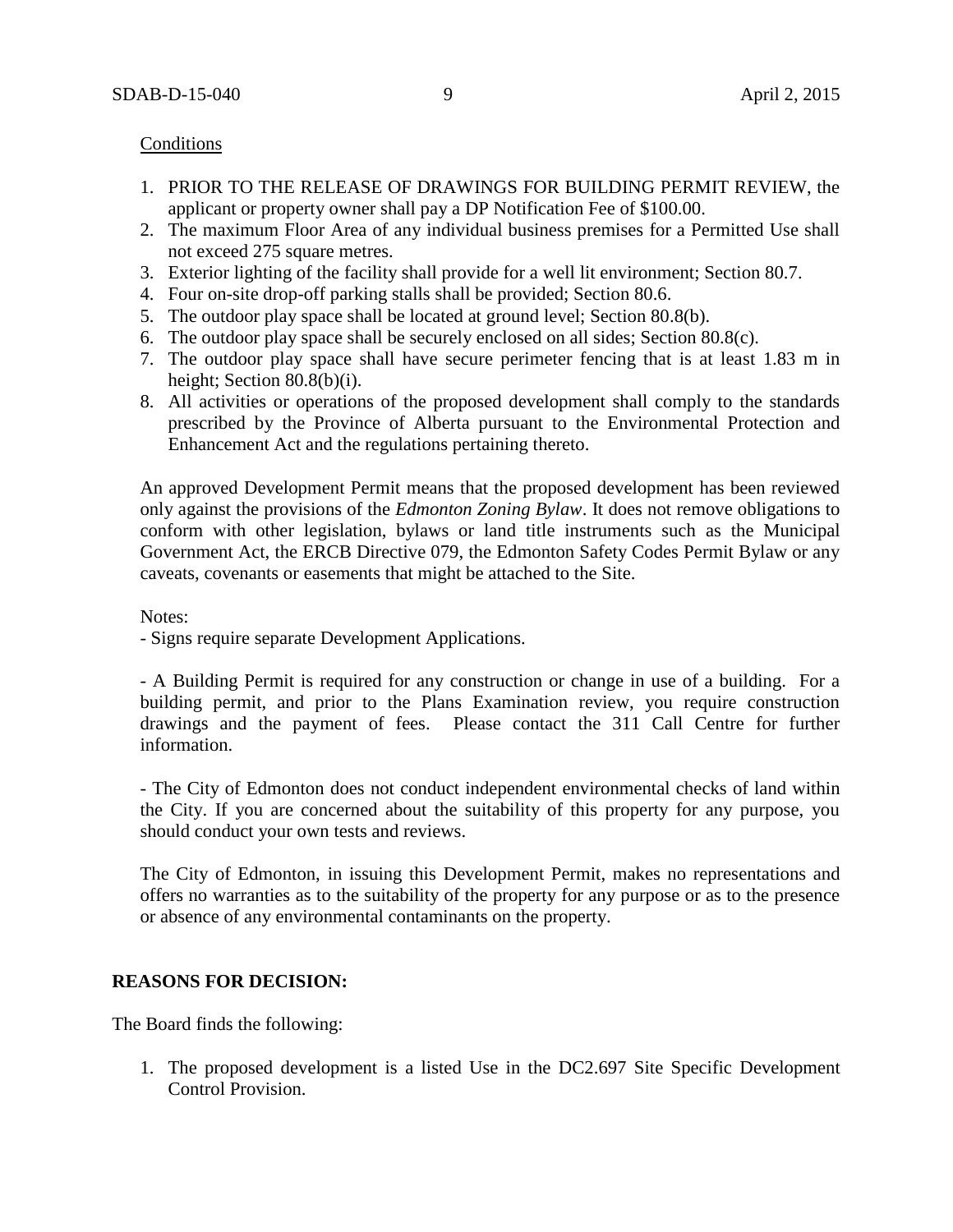- 2. The Board acknowledges the concerns raised by the Appellant regarding parking and traffic on the entire Site; however, the Board finds that these conditions relate to other Uses at the subject site and will not be exacerbated by the proposed development due to its limited time periods when children are dropped-off and picked-up.
- 3. Although the approved Site Plan did not show the required number of on-site drop-off spaces, the Board does not consider this a failure of the Development Authority to follow the directions of council for the following reasons:
	- a. The parking calculations provided by the Development Officer did identify the correct number of on-site drop-off spaces, as acknowledged by the Appellant.
	- b. The conditions imposed by the Development Authority do require the provision of the correct number of on-site drop-off parking spaces.
	- c. The Board accepts the Development Officer's evidence that this was an oversight.
	- d. The imposition of a condition for a revised Site Plan will address this oversight.
- 4. Based on the evidence submitted and with the additional condition, the Board finds that the propose development fully complies with all of the requirements of DC2.697 Site Specific Development Control Provision and the *Edmonton Zoning Bylaw*, and that the directions of City Council have been met.

#### **Important Information for Applicant/Appellant**

- 1. This is not a Building Permit. A Building Permit must be obtained separately from the Sustainable Development Department, located on the 5th Floor, 10250 – 101 Street, Edmonton.
- 2. When an application for a Development Permit has been approved by the Subdivision and Development Appeal Board, it shall not be valid unless and until any conditions of approval, save those of a continuing nature, have been fulfilled.
- 3. A Development Permit shall expire and shall no longer be valid after one year from the date of approval of the Permit, if no construction has been initiated. However, if the permit holder is unable to proceed pending a court decision involving the proposed development, time shall not run until such proceedings are finally completed. For further information, refer to Section 22 of the Edmonton Zoning Bylaw, 12800.
- 4. Notwithstanding clause (3) above, if a Building Permit is issued for the development within the twelve month period, the Development Permit issued therefore shall not lapse unless and until the Building Permit so issued is cancelled or allowed to lapse by virtue of work not having commenced within the statutory minimum period.
- 5. This decision may be appealed to the Alberta Court of Appeal on a question of law or jurisdiction under Section 688 of the Municipal Government Act, R.S.A. 2000, c. M-26. If the Subdivision and Development Appeal Board is served with notice of an application for leave to appeal its decision, such notice shall operate to suspend the Development Permit.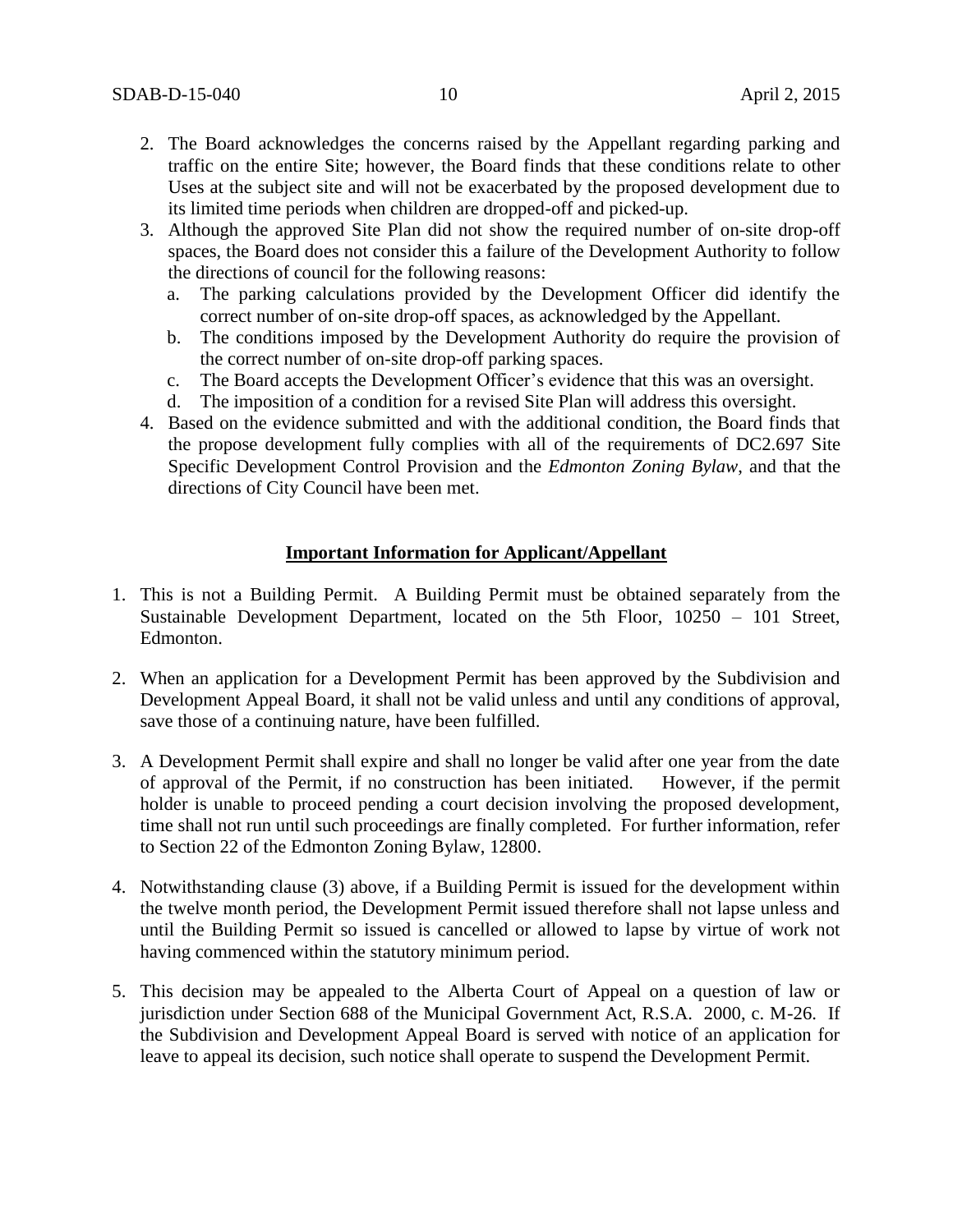6. When a decision on a Development Permit application has been rendered by the Subdivision and Development Appeal Board, the enforcement of that decision is carried out by the Sustainable Development Department, located on the 5th Floor, 10250 – 101 Street, Edmonton.

> Mr. N. Somerville, Presiding Officer SUBDIVISION AND DEVELOPMENT APPEAL BOARD

CC: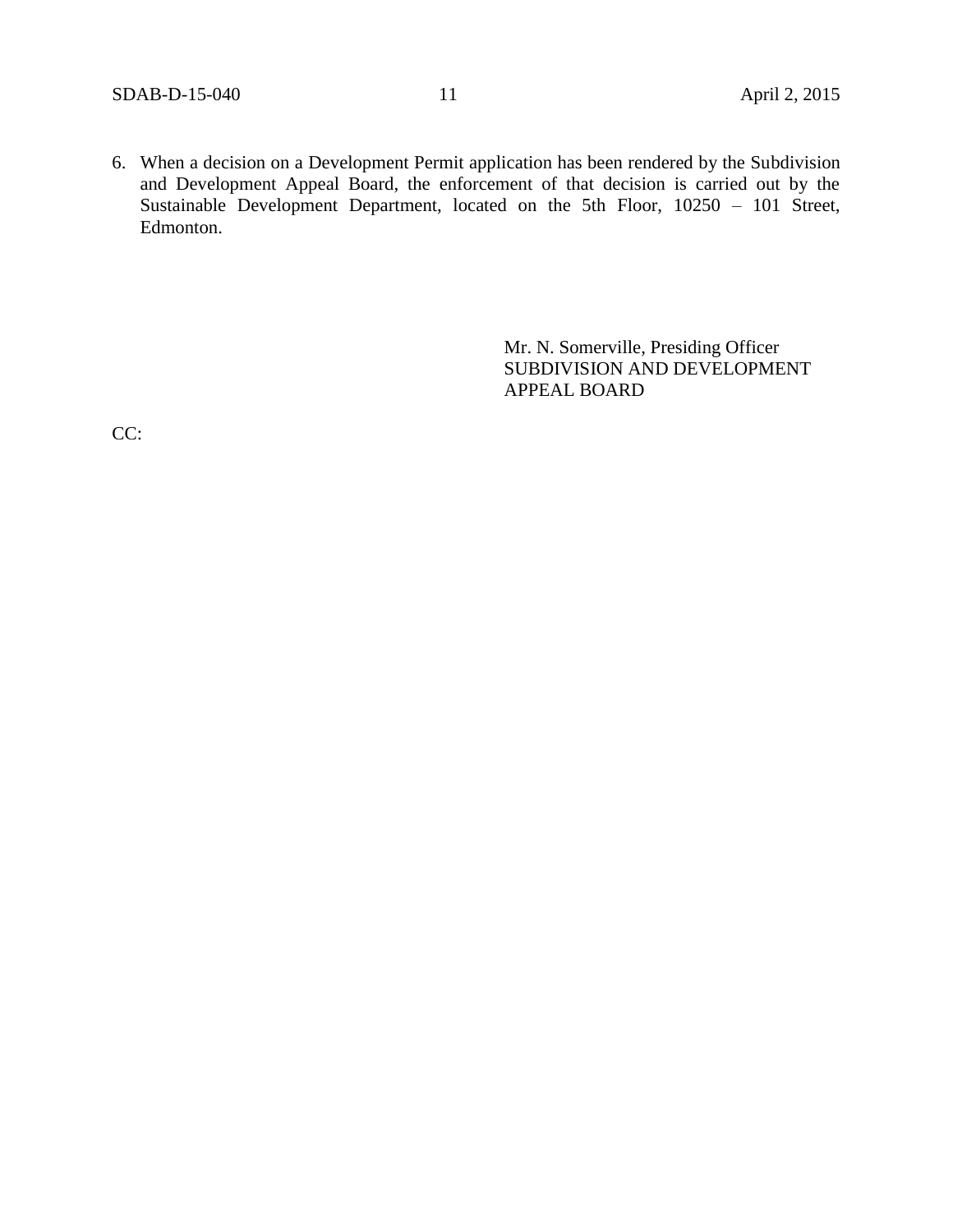# *Edmonton Subdivision and Development Appeal Board*

Churchill Building 10019 - 103 Avenue NW Edmonton, AB T5J 0G9 Phone: 780-496-6079 Fax: 780-577-3537 Email: sdab@edmonton.ca<br>Web: www.edmontontribur Web: www.edmontontribunals.ca

DATE: April 2, 2015 PROJECT NO.: 162237902-002 FILE NO.: SDAB-D-15-041

# **NOTICE OF DECISION**

This appeal dated February 3, 2015, from the decision of the Development Authority for permission to:

Change a portion of an existing Religious Assembly Use to a Childcare Service (daycare - 10 employees, 54 children) and construct interior / exterior alterations

on Plan 7722037 Blk 12 Lot 46, located at 6104 - 172 Street NW was heard by the Subdivision and Development Appeal Board at its hearing held on February 26, 2015 and March 18, 2015. The decision of the Board was as follows:

## *February 26, 2015 Hearing:*

## **SUMMARY OF HEARING:**

At the outset of the appeal hearing, the Presiding Officer confirmed with the parties in attendance that there was no opposition to the composition of the panel.

The Presiding Officer indicated that the Board would hear a postponement request as a preliminary matter.

The Board heard from Ms. Athwal, legal counsel for the Appellant, the Lessard Community League, who made the following points:

- 1. She indicated that she was recently retained as by the Appellant, the Lessard Community League, and met with them for the first time on February 25, 2015.
- 2. She is requesting a postponement of the hearing for three weeks to prepare documents for the hearing.

The Board then heard from Mr. Hashen on behalf of the Respondent, Play Care Daycare Ltd., who made the following points:

1. He is prepared to proceed with the appeal hearing today.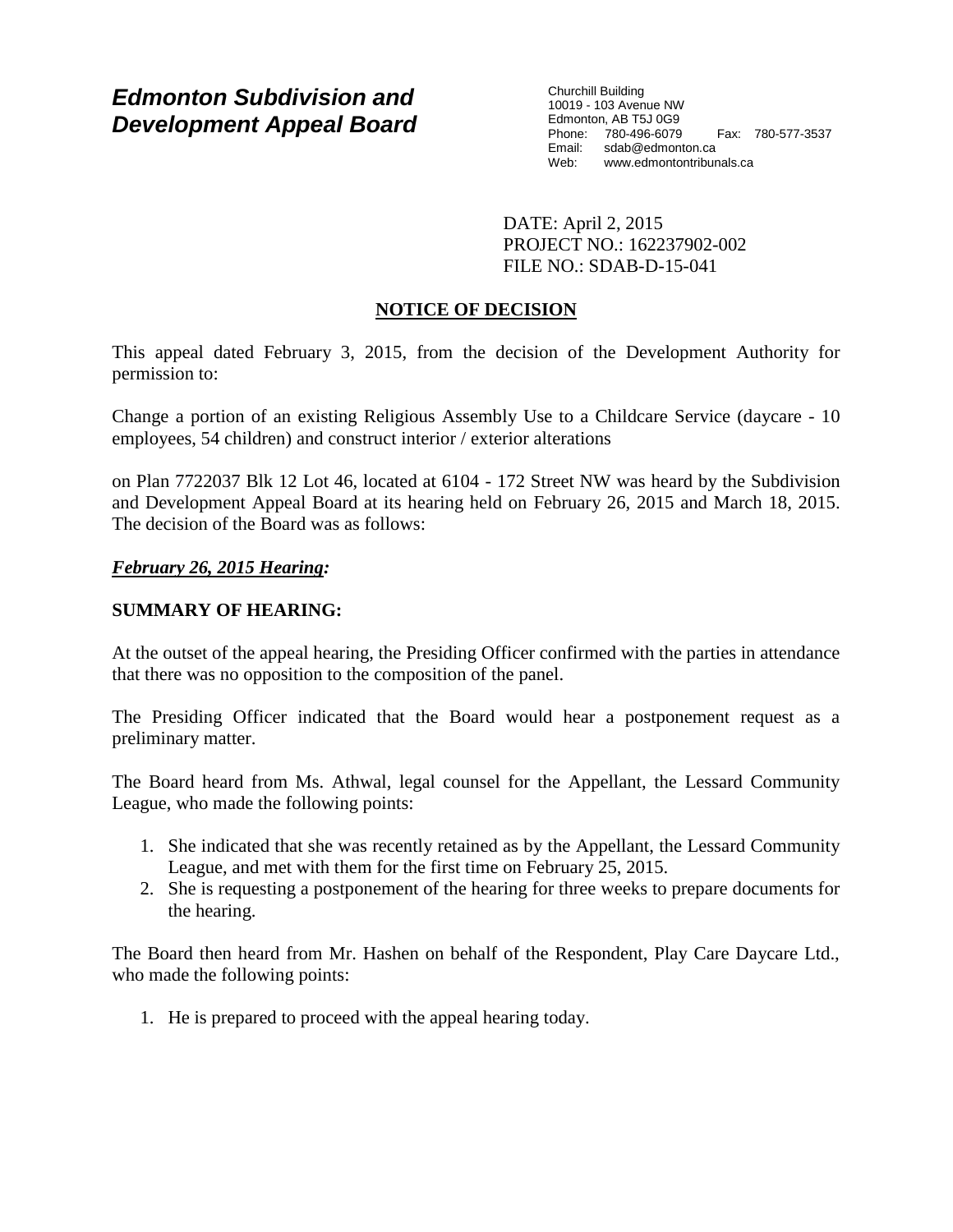2. He is opposed to the postponement request as this would have an economic impact on his business.

#### **DECISION:**

"that the appeal be TABLED TO MARCH 18 or 19, 2015."

#### **REASONS FOR DECISION:**

The Board finds the following:

- 1. The Appellant retained legal counsel one day before the appeal hearing and legal counsel is not prepared to proceed with the merits of the appeal.
- 2. The Board acknowledges that the Respondent is ready to proceed with the merits of the appeal.
- 3. The Board acknowledges that postponing the appeal hearing may have an economic impact on the Respondent; however, it is compelled to grant this tabling in the interests of fairness to both parties and specifically to ensure counsel has had the opportunity to prepare for the appeal.
- 4. This is the first postponement request.
- 5. The Board tables the appeal hearing for three weeks to allow both parties a fair hearing.

#### *March 18, 2015 Hearing:*

#### **MOTION:**

"that SDAB-D-15-040 be raised from the table."

#### **SUMMARY OF HEARING:**

At the outset of the appeal hearing, the Presiding Officer confirmed with the parties in attendance that there was no opposition to the composition of the panel.

The appeal was filed on time, in accordance with Section 686 of the *Municipal Government Act*, R.S.A. 2000, c. M-26.

The Board heard an appeal of the decision of the Development Authority to approve an application to change a portion of an existing Religious Assembly Use to a Child Care Service (out-of-school care  $-3$  employees, 31 children), subject to conditions, located at  $6104 - 172$ Street NW. The subject site is zoned DC2.697 Site Specific Development Control Provision. The approved development permit application was appealed by the Lessard Community League.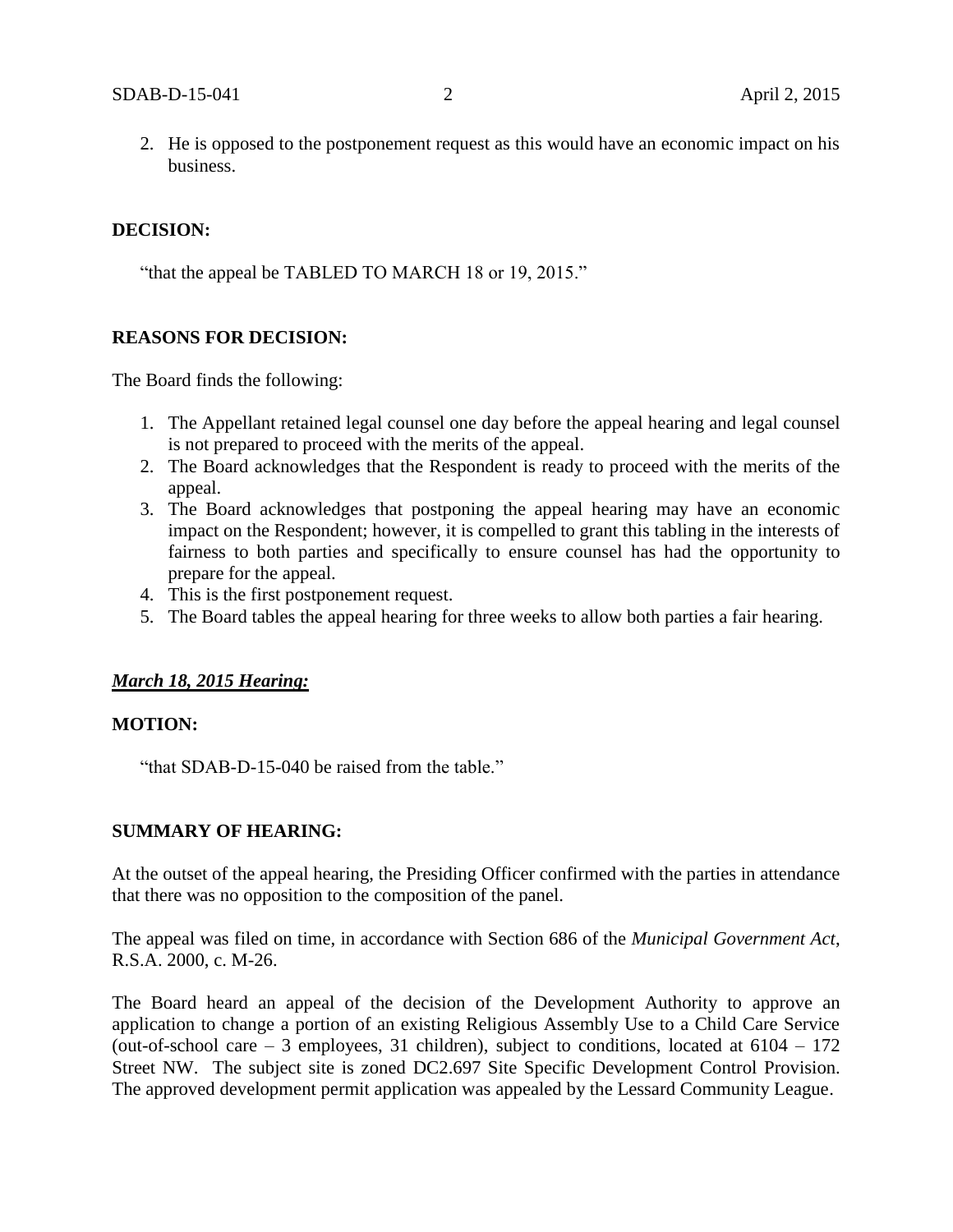The Board received the following documents in advance of the hearing:

- three letters in opposition to the proposed development;
- a written submission from the Appellant's legal counsel;
- a written submission from the Respondent's legal counsel; and
- a written submission from the Development Authority.

At the outset of the appeal hearing, the Presiding Officer indicated that the Board will hear SDAB-D-15-040 and SDAB-D-15-041 together. There was no objection from all the parties in attendance to hear both appeal hearings together.

The Board heard from Ms. Athwal, legal counsel for the Appellant, the Lessard Community League, who was accompanied by Mr. Girgis, Mr. Rogerville, and Mr. Wilman, all representing the Lessard Community League.

Mr. Girgis made the following points:

- 1. He is the Vice President of the Lessard Community League, which represents 670 houses and condominiums with 1888 residents in the area.
- 2. The proposed development is located within the Lessard Mall, which is owned by the Muslim Association of Canada.
- 3. He made reference to photographs within TAB 4 of their submission which depicted:
	- a. the only access to the neighbourhood is via Callingwood Road;
	- b. traffic congestion in the area when people are attending services at the Mosque;
	- c. several cars that are parked illegally including large trucks that remain on the street for several days; and
	- d. the Ukrainian Orthodox Church located on the corner of 172 Street and Callingwood Road.
- 4. The neighbourhood has experienced several issues with regard to parking, noise, and trespassing. In his opinion, the issues started to get worse in the summer of 2010.
- 5. He referred to TAB 5 of their submission, which included tables and graphs depicting the attendance of the mosque from August 2010 to June 2013. The attendance has increased over the aforementioned period and is often over the maximum allowable of 400.

In response to questions by the Board, Mr. Girgis provided the following information:

1. In response to the time of day the photographs within TAB 4 of the submissions were taken, he stated that the photographs were taken between noon and 3:00 p.m. on Fridays and on special occasions.

Mr. Rogerville made the following points:

- 1. He is the President of the Lessard Community League.
- 2. Traffic and noise has been an issue for approximately five years.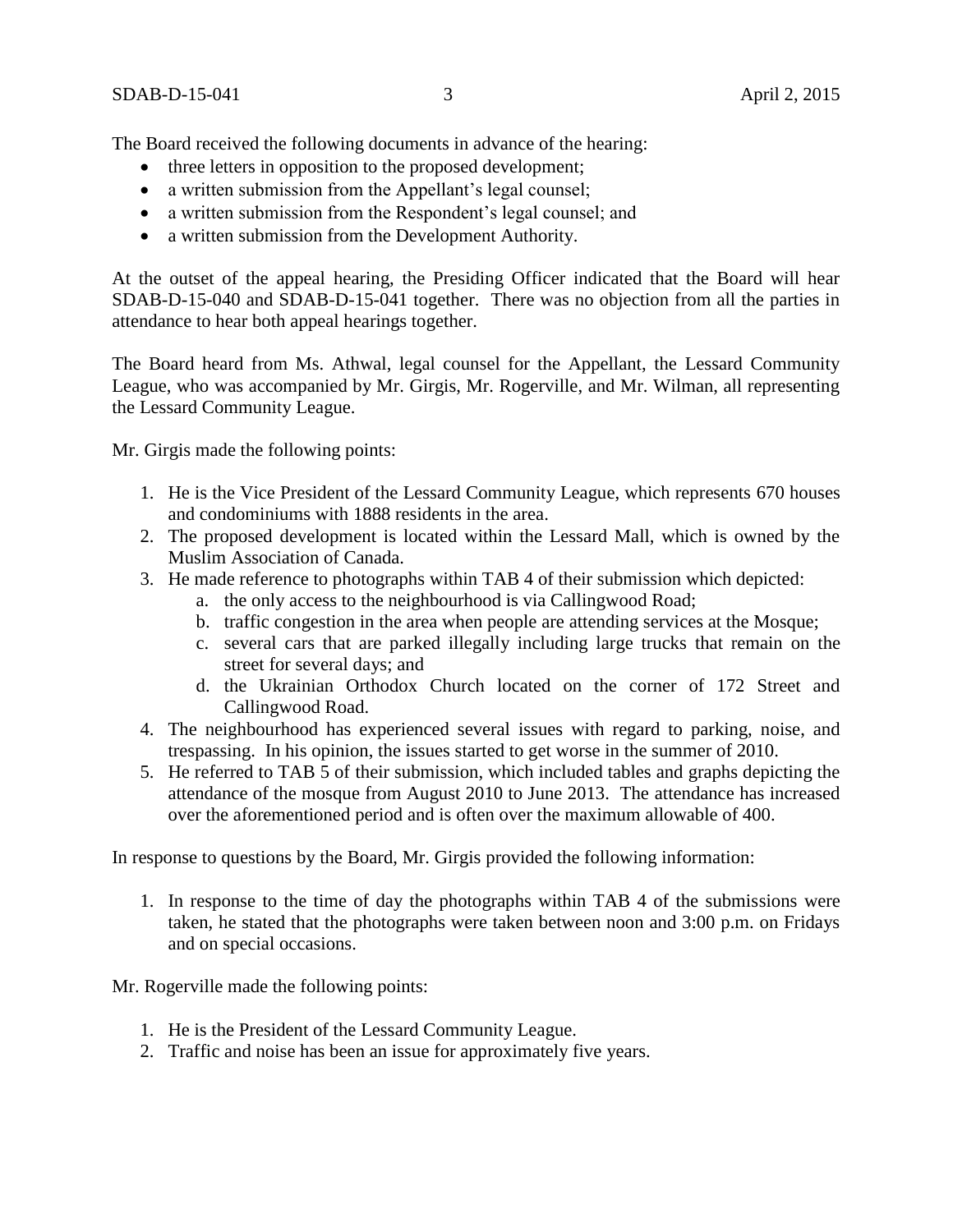- 3. The Community League has regularly worked with the City of Edmonton's Bylaw Enforcement Team ("Bylaw Enforcement") to document the overuse of the facility. However, the Bylaw Enforcement informed the Community League to discontinue the practice of keeping track of the attendance within the mosque. Bylaw Enforcementwill conduct its own attendance count instead.
- 4. Bylaw Enforcement employees were being threatened and requested an Edmonton Police Service ("EPS") escort when conducting attendance counts of the Mosque; however, it was hard to get EPS escorts when necessary.
- 5. He referred to a photograph within TAB 4 of their submission that showed a police car attending the subject site.
- 6. An EPS Officer has advised the Lessard Community League to contact Bylaw Enforcement when there are issues and in turn, the City would contact the police if necessary. However, Bylaw Enforcement could not always attend the site when they are called.
- 7. To his knowledge, there are 5 or 6 other daycares in the area.
- 8. He presented a PowerPoint presentation, marked as Exhibit 'A', which includes a video depicting a car traveling south on 172 Street; and parked vehicles on both sides of the road. He stated the intersection at Callingwood Road and 172 Street is busy.
- 9. The Ukrainian Orthodox Church, located east of the subject development and across 172 Street, has a large amount of surface parking on their site; however when the surface parking is full the area becomes congested.
- 10. The Ukrainian Orthodox Church wanted to build another social hall on the green space located on the south end of their property. The Lessard Community League was opposed to the proposed development due to the lack of parking and the proposed development was not approved.

In response to questions by the Board, Mr. Rogerville provided the following information:

- 1. He confirmed that there are two existing daycares in the subject building.
- 2. In his opinion, the Development Authority did not follow the direction of City Council because the Development Authority did not have the information that was presented to the Board when the proposed development was approved.

Mr. Wilman, a member of the Lessard Community League, made the following points:

- 1. He has been involved with the property for the last five years.
- 2. He referred to the parking calculation within the Development Authority's submission and believes the Development Authority has made an error for the following reasons:
	- a. With regard to the Elite School of Music business, he stated that the Development Authority calculated that 0.5 parking stall is required. In his opinion, this should be rounded to one parking space;
	- b. In his opinion, when the Muslim Association of Canada received a permit for 400 people, this was based on an outdated Bylaw which assumed there would be four persons per vehicle, which is not the requirement of the current Bylaw;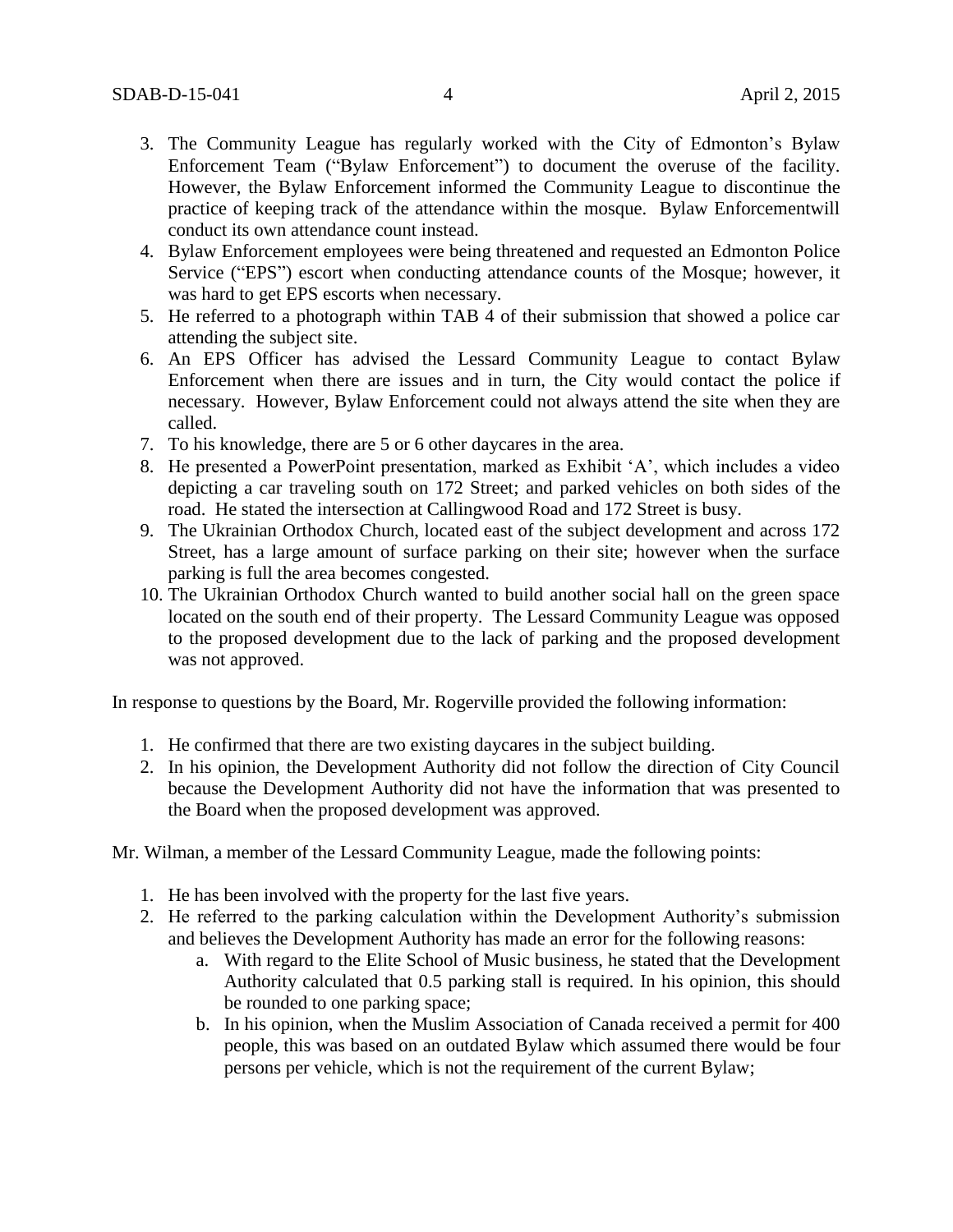- c. With regard to the Chutney Restaurant, he stated that the Development Authority calculated no parking spaces even though there should be eight parking spaces but later varied to zero by a previous SDAB decision;
- d. The predecessor of Chutney Restaurant did not comply with the conditions imposed at the time of issuance and the new owner was not aware of those conditions;
- e. With regard to the MacPharmacy (a General Retail Stores Use), the Development Authority indicated that the development permit application is pending even though it has been operating for at least 5 months;
- f. The Development Authority should have taken into account the parking requirements for the MacPharmacy when approving the proposed development.
- 3. In the winter months snow is piled on the parking lot, which takes up parking spaces.
- 4. There is not adequate parking on the Site.

In response to questions by the Board, Mr. Wilman provided the following information:

- 1. He conceded that the mosque is utilizing more parking spaces on the subject site than the amount allocated as per their development permit approval, being100 parking spaces. In his opinion, there should be a minimum of 200 parking spaces dedicated for the mosque.
- 2. In his opinion, approximately 13 to 15 additional parking spaces are required for the proposed development.

Ms. Athwal made the following points:

- 1. She referred to TAB 2 of their submission which detailed the special land use provision for child care services within Section 80 of the *Edmonton Zoning Bylaw*. Section 80.9 states that all development permit applications for childcare service shall include a site plan that shows the required on-site parking and drop-off facilities.
- 2. The site plans show the same five drop-off parking spaces for both of the proposed developments and are incorrect as they do not show the required number of parking spaces for the proposed developments.
- 3. The parking calculations for the proposed developments are outlined the Development Authority's submission.
- 4. She conceded that 18 is the correct number of required parking spaces (i.e. 8 employee parking spaces and 10 drop-off spaces), but the drop-off spaces are not shown on the Site Plan as required in the *Edmonton Zoning Bylaw*.
- 5. There are 166 on-site parking spaces.
- 6. A restaurant that should have 8 parking spaces was approved with zero parking spaces as this requirement was previously waived by the Board.
- 7. With regard to the Ahmad Fayad Professional Corp. (a Health Services Use), she stated that this business should have 9.7 parking spaces and it was approved with 6.7 parking spaces.
- 8. The floor area of the mosque will be reduced by 2667 square feet due to the proposed developments.
- 9. The number of people attending the subject site will be the same, but with less space.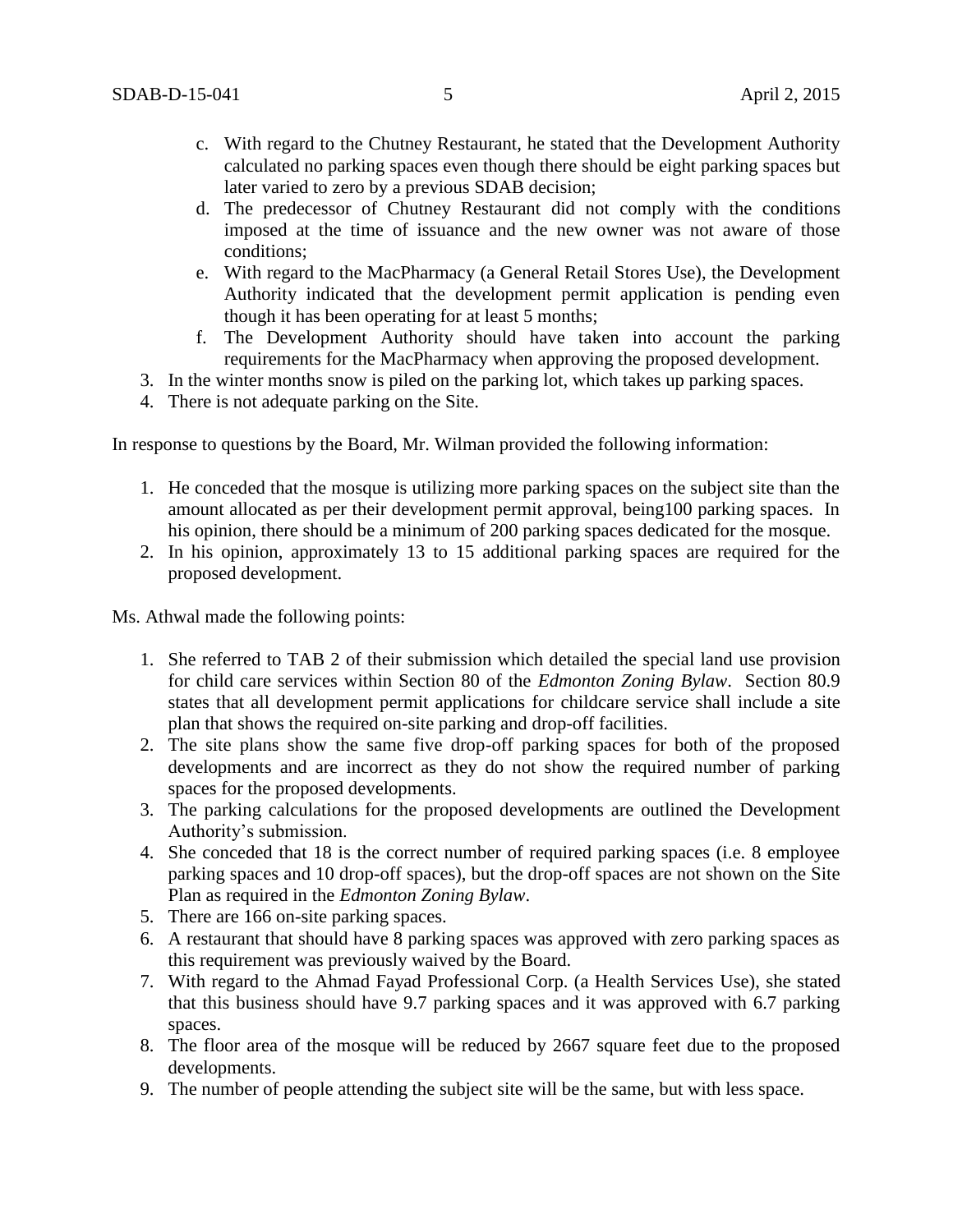- 10. There will be 85 children and 13 employees for a total of 98 new people attending the subject site if the proposed development is approved. This does not include parents dropping children off at the daycare.
- 11. With regard to TAB 1 of Respondent's submission, she stated that the photographs were taken after 8:50 a.m. and not during rush hour when children are dropped off.
- 12. With regard to *Investors Group Trust Co. Ltd. v. Calgary*, 2005 ABCA 34, contained at TAB 2 of the Respondent's submission, she stated that the case is distinguishable as there were no variances were required in that case. In the current situation, the *Edmonton Zoning Bylaw* has not been complied with and the parking calculations are not correct.
- 13. In her opinion, following the direction of City Council means correctly applying the parking regulations in the *Edmonton Zoning Bylaw*.

In response to questions by the Board, Ms. Athwal provided the following information:

- 1. She agreed that the Development Authority was correct not to include parking spaces in his calculations that were previously waived.
- 2. However, the parking at the MacPharmacy (a General Retail Stores Use) and the Elite School of Music should be factored in the parking calculations.

The Board then heard from Mr. Kowal, representing the Development Authority, the Sustainable Development Department, who answered questions from the Board. Mr. Kowal provided the following information:

- 1. He has the ability to request a parking analysis for the review of the subject application, but stated that a parking analysis is not required unless it is a larger project and the proposed development does not meet this requirement.
- 2. With regard to parking, the approved site plan shows five drop-off parking spaces dedicated to the proposed developments but showed 10 parking spaces in a previous site plan. The discrepancy was an oversight.
- 3. He agreed that he should have requested a breakdown for drop-off and pick-up parking spaces.
- 4. He calculated that a total of 165.4 parking spaces are required for all the uses approved on the site and 166 parking spaces are provided on the site.
- 5. The parking calculation for the MacPharmacy (a General Retail Stores Use) is pending because a development permit has not yet been approved.
- 6. He confirmed that the parking calculations are totaled for all the Uses on the site and the sum is rounded up to the next whole number.
- 7. In response to whether he was aware of the lack of on-site parking and the traffic congestion in the area, he stated that he was not aware of these issues when the proposed development was approved.
- 8. In response to whether he would have reviewed the development permit application differently if he was aware of the parking congestion, he stated he would have requested a parking analysis.
- 9. He confirmed that the concerns of the neighbourhood are related to the use of the mosque and not the proposed daycare.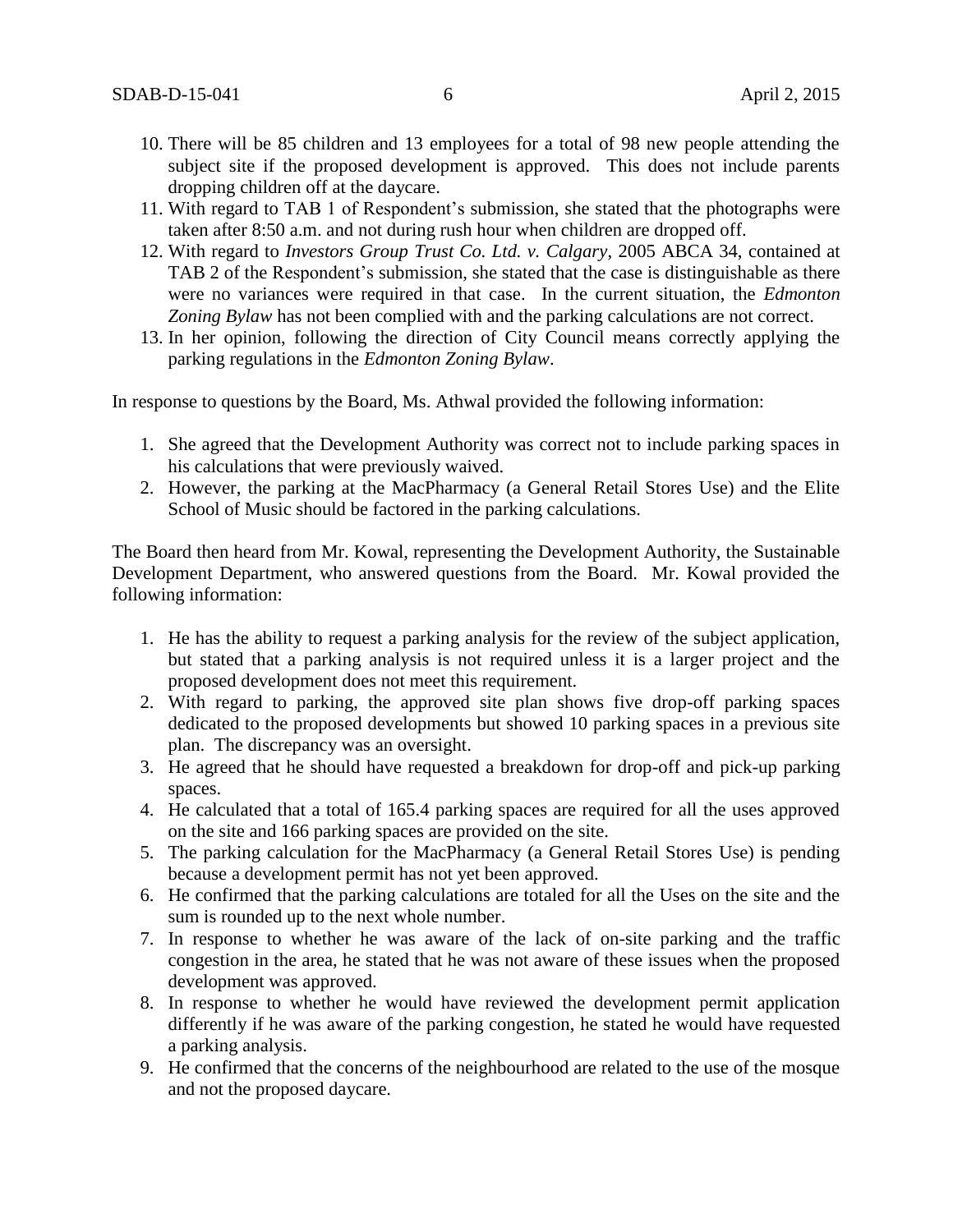The Board then heard from Mr. Sawani, legal counsel for the Respondent, Play Care Daycare Ltd., who was accompanied by Mr. Almasri, representing Play Care Daycare Ltd. Mr. Sawani made the following points:

- 1. He stated that the letter in TAB 1 of his submission should read 10 drop-off spaces and not five parking spaces. The total includes 6 drop-off spaces for the daycare and 4 dropoff spaces for the out-of-school care.
- 2. A temporary waste container will be removed from one of the parking spaces on the subject site.
- 3. The Appellant's concerns are related to traffic, noise, and parking. In his opinion, these concerns are not in the purview of the Board.
- 4. The parking issue and bylaw enforcement issues are with the existing uses on the subject site and are not related to the proposed daycare.
- 5. There is one other daycare on the subject site that has a waiting list for children, which shows that there is a need for the proposed development.
- 6. The Respondent can enforce parking violations for the proposed development as the subject site is a private property and cars can be towed away if needed.
- 7. It is in the best interest of the daycare to be located at a proper location.
- 8. The Development Authority visited the subject site and has all the required information to approve the proposed development.
- 9. The photographs in TAB 1 the Respondent's submission were taken at approximately 9:00 a.m.; however, this was an indication of parking in the area.
- 10. He confirmed that the mosque could have services during the time that the daycare is open.
- 11. In his opinion, the parking calculation by the Development Authority is correct.
- 12. The parking calculation for the Elite School of Music showing 0.5 spaces was intended for the entire day and the calculation means that one parking space will be used fifty percent of the time over the course of the day.
- 13. In his opinion, the Development Authority should not second-guess a variance granted by the SDAB unless there is a challenge to the SDAB Decision.
- 14. The MacPharmacy (a General Retail Stores Use) is operating without a permit and may have other issues.
- 15. In his opinion, the proposed development should not be affected by another business that is in contravention of the *Edmonton Zoning Bylaw*.

In response to questions by the Board, Mr. Sawani provided the following information:

- 1. The Respondent has the exclusive use of the parking spaces designated to the proposed development.
- 2. The hours of operation for the daycare will be from 6:00 a.m. to 9:00 a.m. for drop-off and 4:00 p.m. to 6:00 p.m. for pick-up.
- 3. He confirmed that the proposed development will reduce the square footage of the mosque.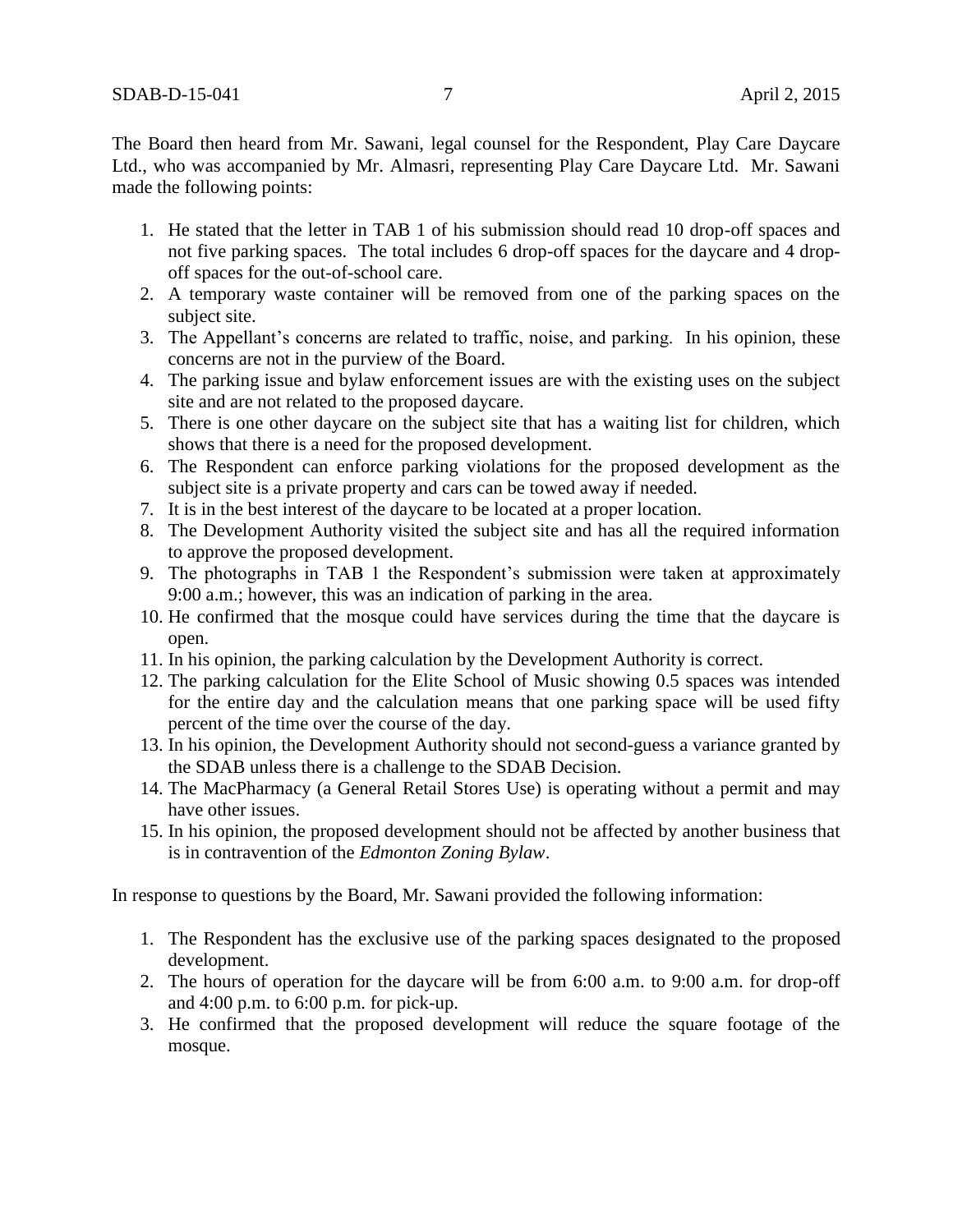In rebuttal, Ms. Athwal made the following points:

- 1. With regard to the power of the Development Authority, she referred the Development Authority's submission, which states, "the Development Officer is appointed the Development Authority for the City of Edmonton and is authorized to exercise development powers and duties on behalf of the city in accordance with the Land Use Bylaw and the Act."
- 2. The regulations in Section DC2.697.4 and the parking requirements of the *Edmonton Zoning Bylaw* are the only issues the Development Authority can address to determine compliance.
- 3. The Development Authority is of the opinion that the proposed use complies with the Bylaw as it is a listed use and the floor area does not exceed the maximum proposed use as it complies with the regulations in Section 310.4 and 310.5 as well as the parking requirements of the *Edmonton Zoning Bylaw* and the proposed use is in compliance with the regulations in Section 80 of the *Edmonton Zoning Bylaw*.
- 4. However, the Development Authority was in error as the site plans for both developments show only 5 drop-off parking spaces and not the 10 parking spaces that are required. Therefore, the parking calculations are in error.
- 5. In her opinion, a condition should be imposed that a parking analysis should be conducted before the proposed development can be approved and this is something that the Development Authority acknowledged.
- 6. The mosque operates every day with services occurring five times a day. The peak times of the mosque are on Fridays at 2:00 p.m., which adds to the parking issues in the area.
- 7. She confirmed that there are two other daycares on the subject site.

In response to questions by the Board, Ms. Athwal provided the following information:

- 1. With regard to the non-compliance with the *Edmonton Zoning Bylaw*, she stated the requirements of Section 80.6 and 80.9 have not been met.
- 2. She reiterated that the parking calculation was not done correctly and the site plan does not show the required drop-off parking spaces.

## **DECISION:**

that the appeal be DENIED and the decision of Approval by the Development Authority CONFIRMED, subject to the following additional condition:

1. The Appellant shall provide a revised Site Plan, showing the location of 4 on-site dropoff parking spaces for the out-of-school care and 6 on-site drop-off parking spaces for the daycare, located within 60 metres of the main entrance of the Child Care Services facility, on or before April 16, 2015, to the satisfaction of the Board.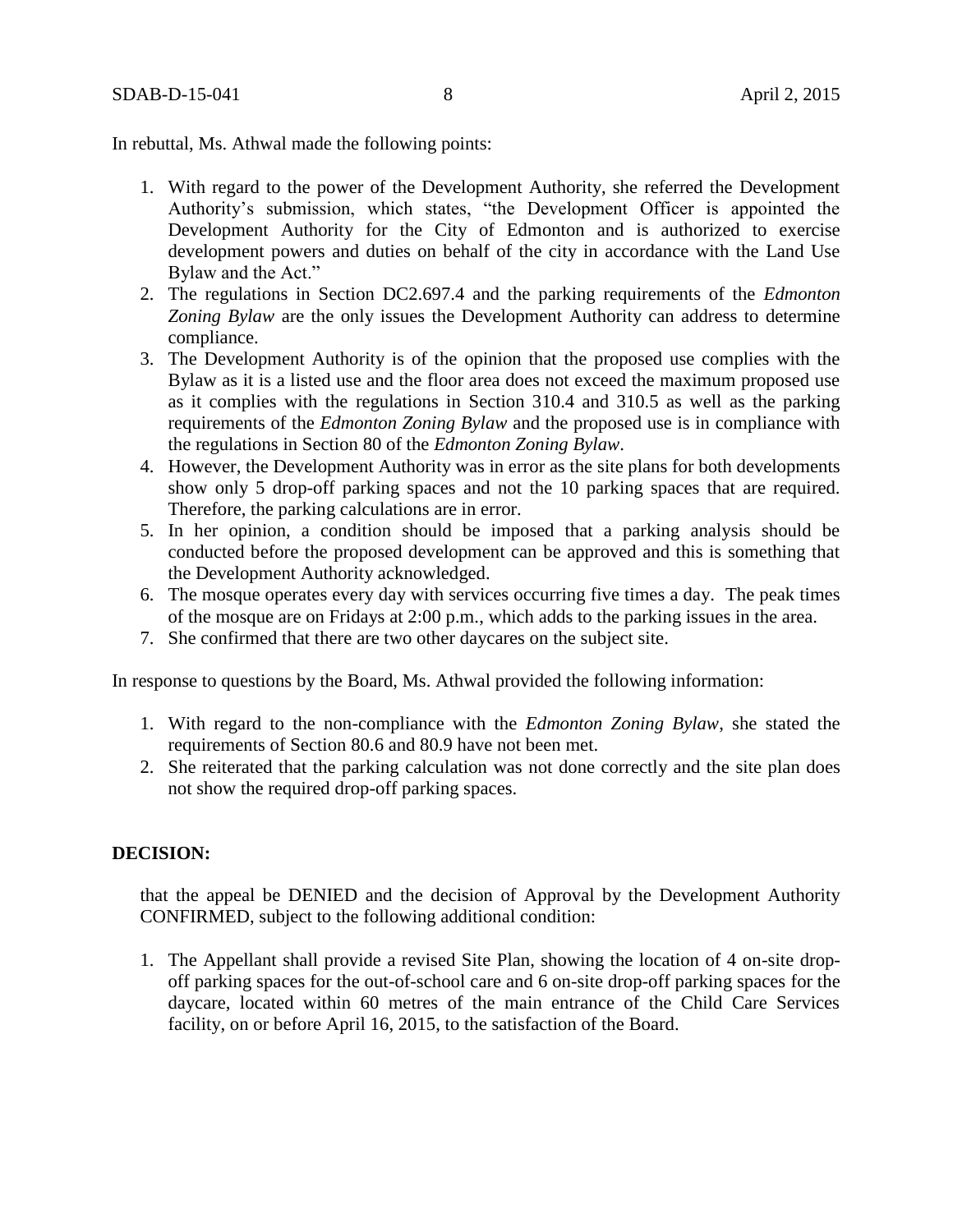#### **Conditions**

- 1. PRIOR TO THE RELEASE OF DRAWINGS FOR BUILDING PERMIT REVIEW, the applicant or property owner shall pay a DP Notification Fee of \$100.00.
- 2. The maximum Floor Area of any individual business premises for a Permitted Use shall not exceed 275 square metres.
- 3. Exterior lighting of the facility shall provide for a well lit environment; Section 80.7.
- 4. Six on-site drop-off parking stalls shall be provided; Section 80.6.
- 5. The outdoor play space shall be located at ground level; Section 80.8(b).
- 6. The outdoor play space shall be securely enclosed on all sides; Section 80.8(c).
- 7. The outdoor play space shall have secure perimeter fencing that is at least 1.83 m in height; Section 80.8(b)(i).
- 8. All activities or operations of the proposed development shall comply to the standards prescribed by the Province of Alberta pursuant to the Environmental Protection and Enhancement Act and the regulations pertaining thereto.

An approved Development Permit means that the proposed development has been reviewed only against the provisions of the *Edmonton Zoning Bylaw*. It does not remove obligations to conform with other legislation, bylaws or land title instruments such as the Municipal Government Act, the ERCB Directive 079, the Edmonton Safety Codes Permit Bylaw or any caveats, covenants or easements that might be attached to the Site.

Notes:

- Signs require separate Development Applications.

- A Building Permit is required for any construction or change in use of a building. For a building permit, and prior to the Plans Examination review, you require construction drawings and the payment of fees. Please contact the 311 Call Centre for further information.

- The City of Edmonton does not conduct independent environmental checks of land within the City. If you are concerned about the suitability of this property for any purpose, you should conduct your own tests and reviews.

The City of Edmonton, in issuing this Development Permit, makes no representations and offers no warranties as to the suitability of the property for any purpose or as to the presence or absence of any environmental contaminants on the property.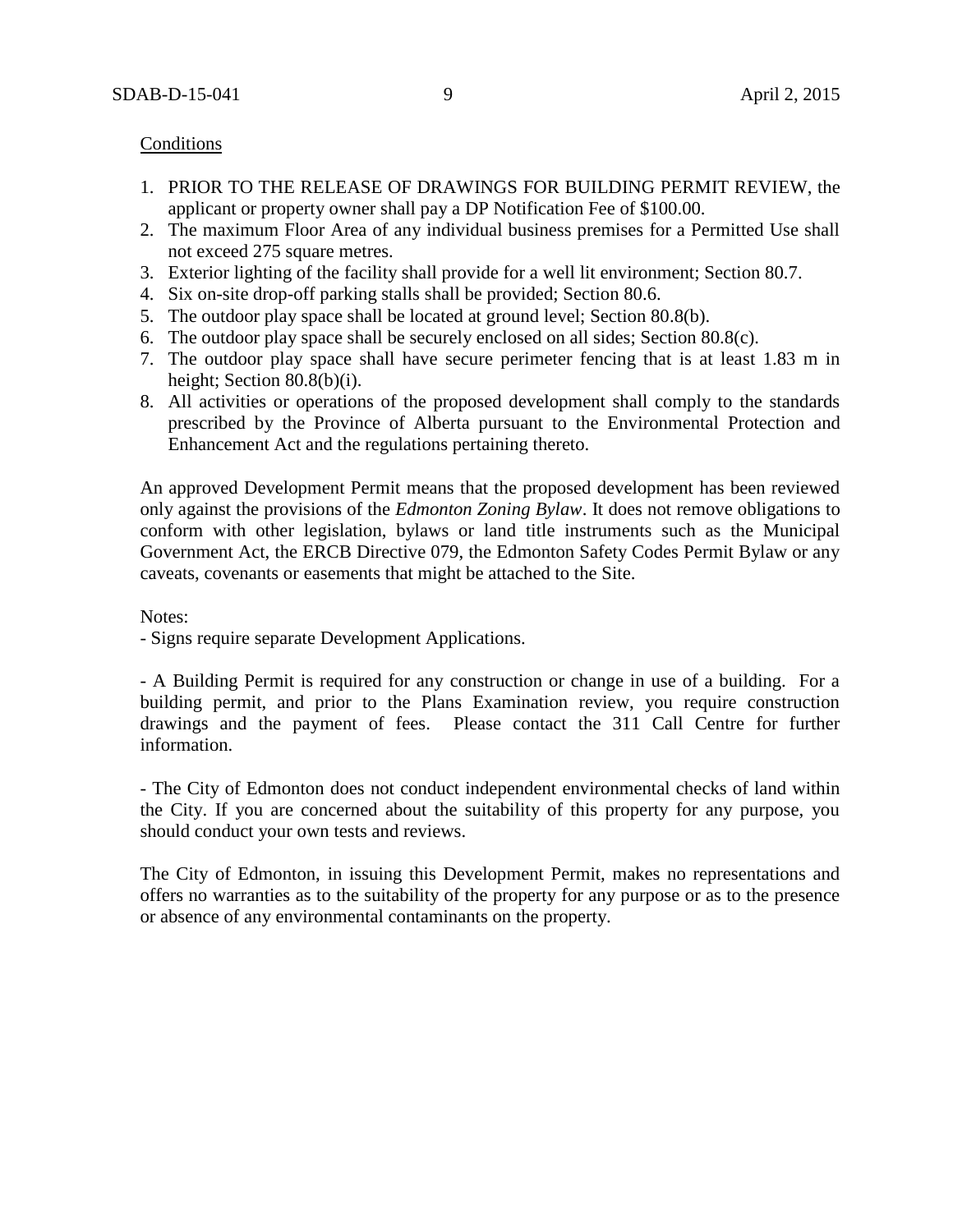## **REASONS FOR DECISION:**

The Board finds the following:

- 1. The proposed development is a listed Use in the DC2.697 Site Specific Development Control Provision.
- 2. The Board acknowledges the concerns raised by the Appellant regarding parking and traffic on the entire Site; however, the Board finds that these conditions relate to other Uses at the subject site and will not be exacerbated by the proposed development due to its limited time periods when children are dropped-off and picked-up.
- 3. Although the approved Site Plans did not show the required number of on-site drop-off spaces, the Board does not consider this a failure of the Development Authority to follow the directions of council for the following reasons:
	- a. The parking calculations provided by the Development Officer did identify the correct number of on-site drop-off spaces, as acknowledged by the Appellant.
	- b. The conditions imposed by the Development Authority do require the provision of the correct number of on-site drop-off parking spaces.
	- c. The Board accepts the Development Officer's evidence that this was an oversight.
	- d. The imposition of a condition for a revised Site Plan will address this oversight.
- 4. Based on the evidence submitted and with the additional condition, the Board finds that the propose development fully complies with all of the requirements of DC2.697 Site Specific Development Control Provision and the *Edmonton Zoning Bylaw*, and that the directions of City Council have been met.

## **Important Information for Applicant/Appellant**

- 1. This is not a Building Permit. A Building Permit must be obtained separately from the Sustainable Development Department, located on the 5th Floor, 10250 – 101 Street, Edmonton.
- 2. When an application for a Development Permit has been approved by the Subdivision and Development Appeal Board, it shall not be valid unless and until any conditions of approval, save those of a continuing nature, have been fulfilled.
- 3. A Development Permit shall expire and shall no longer be valid after one year from the date of approval of the Permit, if no construction has been initiated. However, if the permit holder is unable to proceed pending a court decision involving the proposed development, time shall not run until such proceedings are finally completed. For further information, refer to Section 22 of the Edmonton Zoning Bylaw, 12800.
- 4. Notwithstanding clause (3) above, if a Building Permit is issued for the development within the twelve month period, the Development Permit issued therefore shall not lapse unless and until the Building Permit so issued is cancelled or allowed to lapse by virtue of work not having commenced within the statutory minimum period.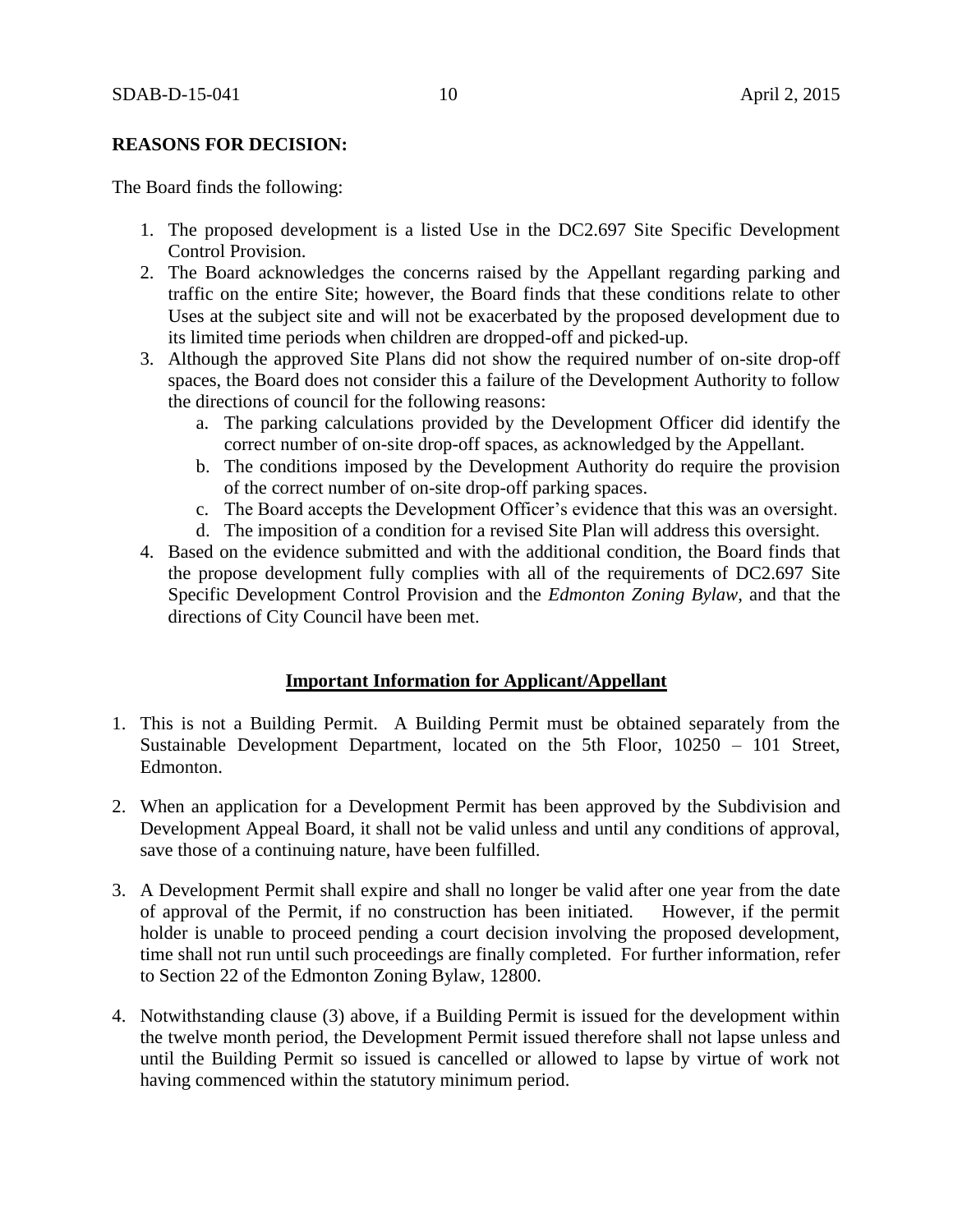- 5. This decision may be appealed to the Alberta Court of Appeal on a question of law or jurisdiction under Section 688 of the Municipal Government Act, R.S.A. 2000, c. M-26. If the Subdivision and Development Appeal Board is served with notice of an application for leave to appeal its decision, such notice shall operate to suspend the Development Permit.
- 6. When a decision on a Development Permit application has been rendered by the Subdivision and Development Appeal Board, the enforcement of that decision is carried out by the Sustainable Development Department, located on the 5th Floor, 10250 – 101 Street, Edmonton.

Mr. N. Somerville, Presiding Officer SUBDIVISION AND DEVELOPMENT APPEAL BOARD

CC: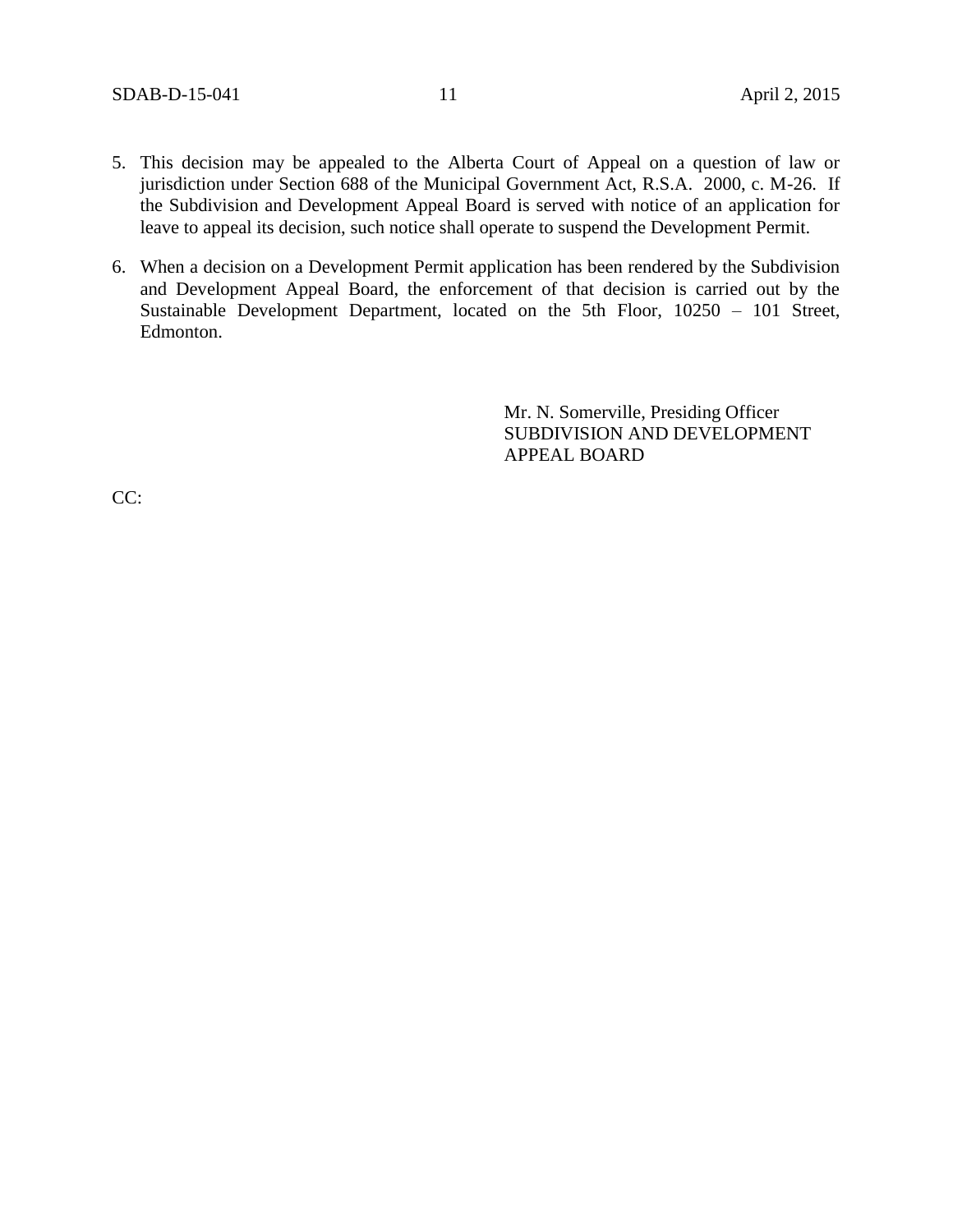# *Edmonton Subdivision and Development Appeal Board*

Churchill Building 10019 - 103 Avenue NW Edmonton, AB T5J 0G9 Phone: 780-496-6079 Fax: 780-577-3537 Email: sdab@edmonton.ca<br>Web: www.edmontontribur Web: www.edmontontribunals.ca

DATE: April 2, 2015 PROJECT NO.: 164675786-001 FILE NO.: SDAB-D-15-054

# **NOTICE OF DECISION**

This appeal dated February 19, 2015, from the decision of the Development Authority for permission to:

Construct an Accessory Building (detached Garage, 8.53m x 7.32m) and to demolish an Accessory Building (detached Garage, 6.16m x 7.37m)

on Plan 5580KS Blk 1 Lot 17, located at 15224 - 81 Avenue NW, was heard by the Subdivision and Development Appeal Board at its hearing held on March 18, 2015. The decision of the Board was as follows:

## **SUMMARY OF HEARING:**

At the outset of the appeal hearing, the Presiding Officer confirmed with the parties in attendance that there was no opposition to the composition of the panel.

The appeal was filed on time, in accordance with Section 686 of the *Municipal Government Act*, R.S.A. 2000, c. M-26.

The Board heard an appeal of the decision of the Development Authority to refuse an application to construct an Accessory Building (detached Garage, 8.53 metres by 7.32 metres) and to demolish an Accessory Building (detached Garage, 6.16 metres by 7.37 metres), located at 15224 - 81 Avenue NW. The subject site is zoned RF1 Single Detached Residential Zone and is within the Mature Neighbourhood Overlay. The development permit application was refused because of a deficiency in the minimum required Setback from the North Saskatchewan River Valley and Ravine System Protection Overlay.

Prior to the hearing, the following documents were submitted to the Board:

- a written submission from the Development Authority;
- an email from the City of Edmonton Engineering Services, Transportation Services;
- a set of aerial photographs from the Appellant;
- a petition with 18 signatures from neighbouring property owners in support of the proposed development from the Appellant;
- a letter of support of the proposed development from a neighbouring property owner; and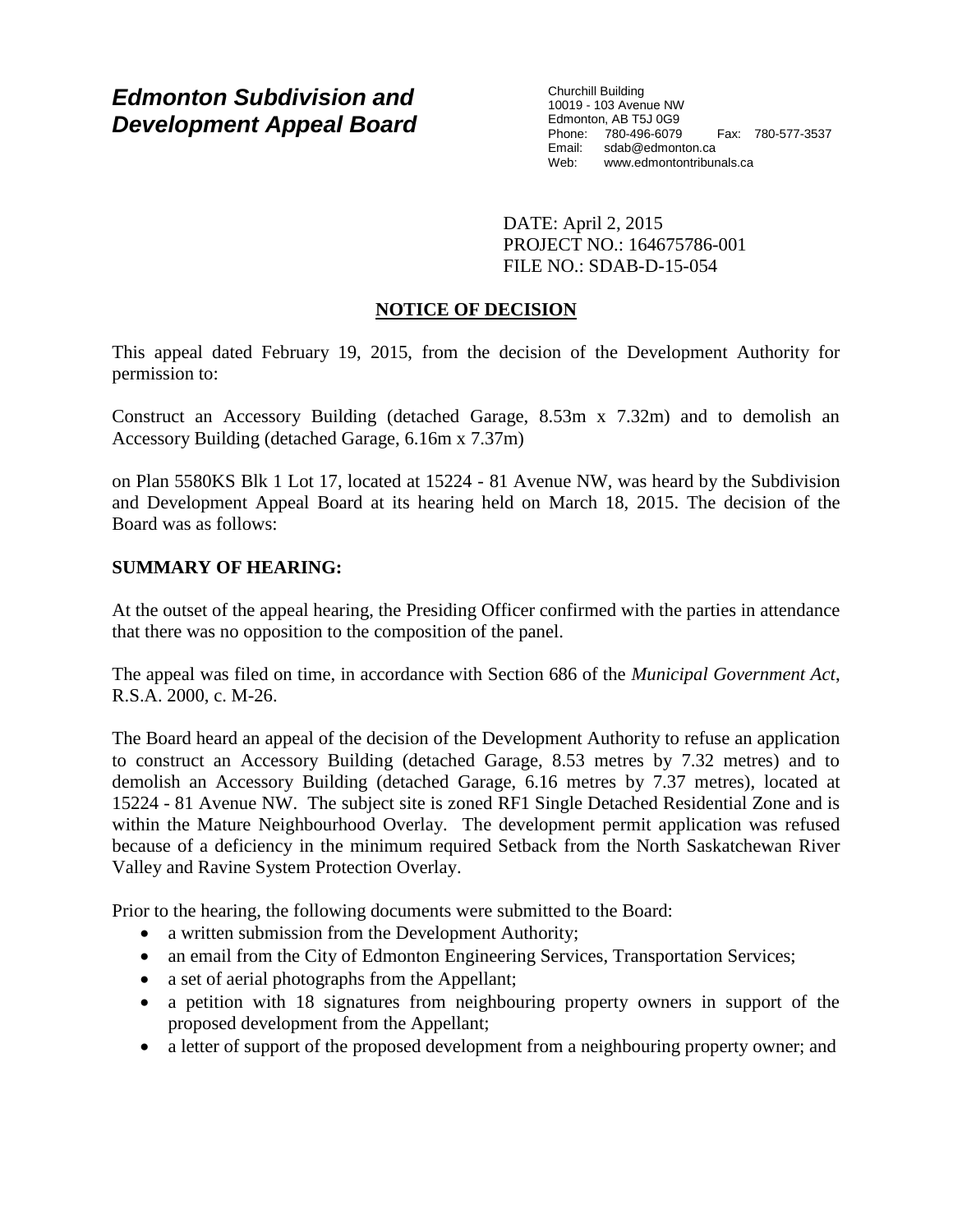SDAB-D-15-054 2 April 2, 2015

 an on-line response in support of the proposed development from a neighbouring property owner.

The Board heard from Mr. and Mrs. Burrell, the Appellants, who made the following points:

- 1. They moved to the area 14 years ago because the subject site backs on to a gulley.
- 2. The garage on the subject site burned down approximately one year ago.
- 3. Four weeks after the garage burned down, the insurance company removed the garage and they were not aware that a demolition permit was required.
- 4. They applied for a development permit to re-build the garage in November 2014.
- 5. They want to rebuild the same size garage with an additional roof overhang; however, the footprint will remain the same.
- 6. The garage placement is critical as there is a single driveway leading to the two-car garage which makes maneuvering of a vehicle to access the garage difficult.
- 7. The length of the garage could be reduced by one foot, but this will reduce the workbench and storage area in the garage.
- 8. There are 14 houses in the area that are closer to the ravine than their house.
- 9. There was a flood in the area years ago and 90 percent of the properties were flooded. The gulley had no raw sewage in the water as a result of the flood.
- 10. In their opinion, there are other developments in the neighbourhood that have greater variances than what is being requested.
- 11. They want to receive the proper permits so everything is in place if they ever decide to sell the property.
- 12. They provided the Board with a neighbourhood consultation and received support from all of the neighbouring property owners on the south side of the ravine and one on the north side of the ravine. They were unable to contact the rest of their neighbours.
- 13. A geotechnical letter was provided by the City of Edmonton indicating that no geotechnical information is required for the proposed development.

In response to questions by the Board, Mr. Burrell provided the following information:

1. He confirmed that the roof overhang of the garage is 8 feet wide and is attached to the west wall of the proposed garage.

The Board then heard from Mr. Xie, representing the Sustainable Development Department, who answered questions by the Board. Mr. Xie provided the following information:

1. He clarified that there is a conflict in applying both the North Saskatchewan River Valley and Ravine System Protection Overlay and the Mature Neighbourhood Overlay for the subject property.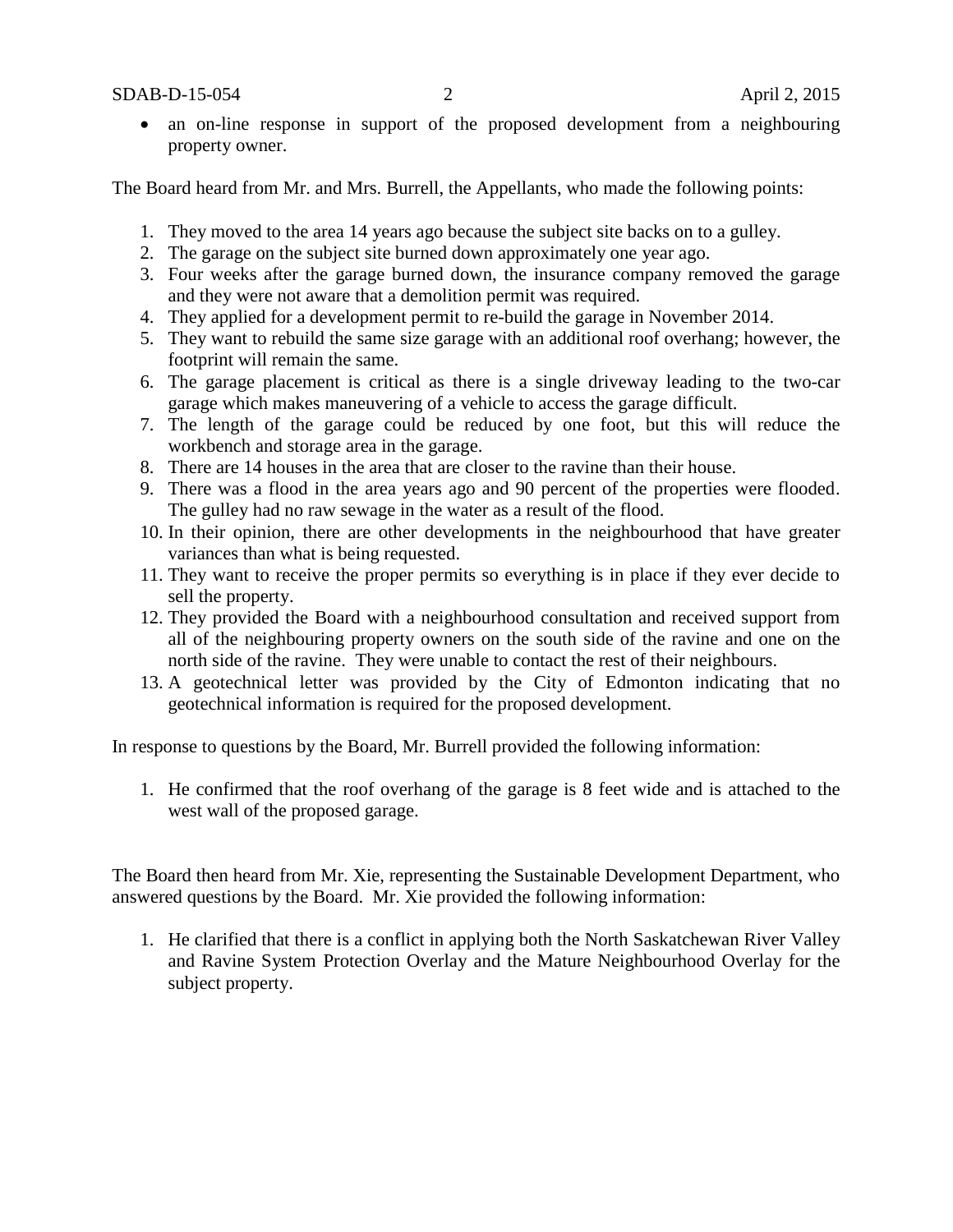- 2. He determined that when there is no stipulation in the *Edmonton Zoning Bylaw* to address conflicting policies, the policies that govern safety and protection issues will prevail. The development setback imposed by the North Saskatchewan River Valley and Ravine System Protection Overlay addresses safety and protection issues for the public and the development regulations in the Mature Neighbourhood Overlay addresses aesthetics concerns.
- 3. In his opinion, the requirement for containing a rear detached garage within 12.8 metres of the rear property line described in the Section 814.3(20) of the Mature Neighbourhood Overlay is to allow for amenity space in the rear yard for properties with rear lanes. Therefore, he did not consider the particular non-compliance as essential and was not part of the reason for refusal of the application.

In rebuttal, Mr. and Mrs. Burrell provided the following information:

1. They have the support of the Lynnwood Community League.

#### **DECISION:**

that the appeal be ALLOWED and the DEVELOPMENT GRANTED, subject to the following variances and conditions:

#### Variance

- 1. A deficiency of 0.31 metres is granted in the minimum required 7.5 metres Setback from the North Saskatchewan River Valley and Ravine System Protection Overlay, as stipulated in Section 811.3(1).
- 2. The Board waives Section 814.3(20) of the Mature Neighbourhood Overlay requiring that a rear detached Garage shall be fully contained within the rear 12.8 metres of the Site.

#### Conditions

- 1. An Accessory Building or Structure shall not exceed 4.3 metres nor one Storey in Height. (Reference Sections  $6.1(49)$  and  $50.3(2)$ )
- 2. Eave projections shall not exceed 0.46 metres into required yards or Separation Spaces less than 1.2 metres. (Reference Section 44.1(b))
- 3. The Driveway access must maintain a minimum clearance of 1.5 metres from the service pedestal and all other surface utilities.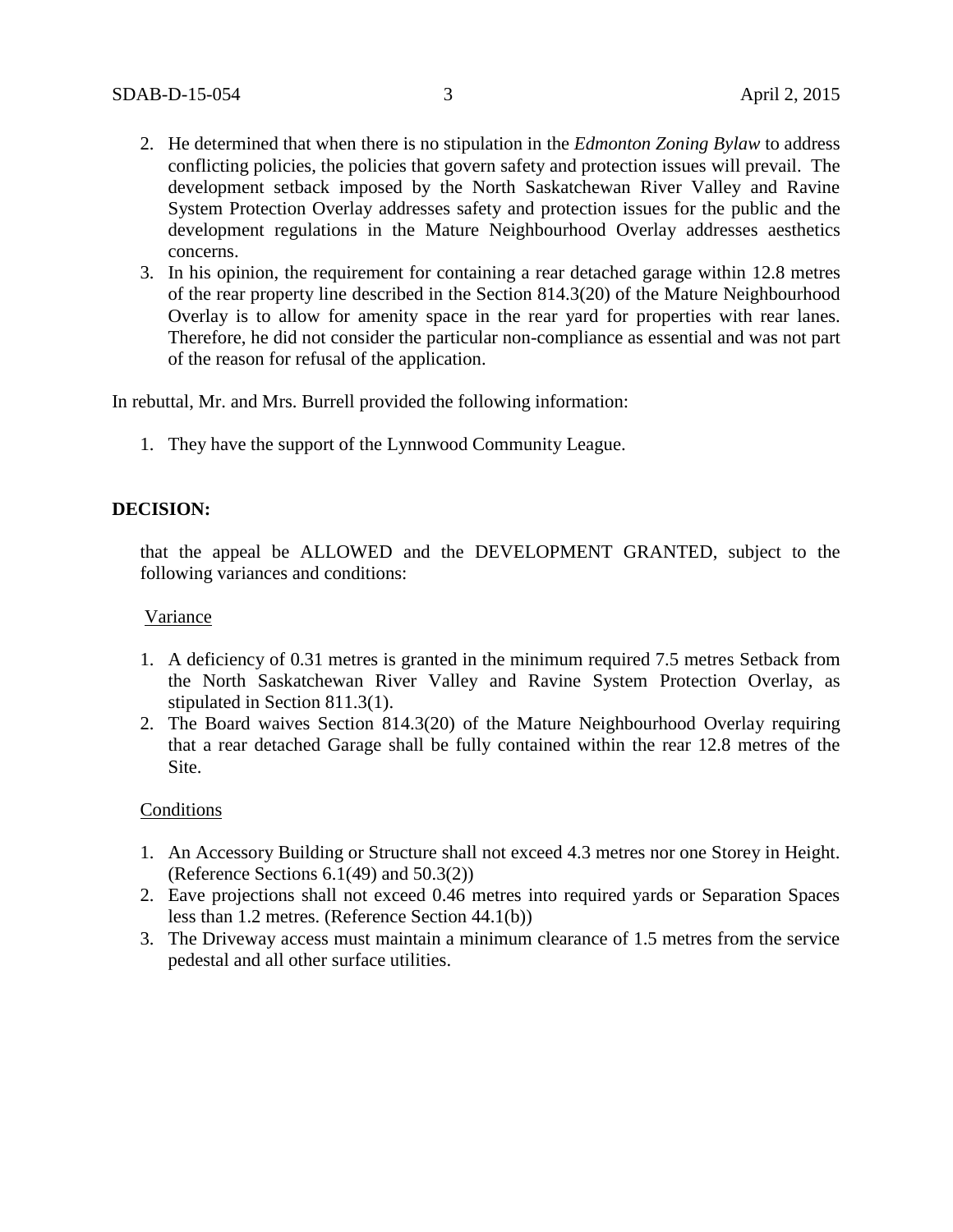Notes:

An approved Development Permit means that the proposed development has been reviewed only against the provisions of the Edmonton Zoning Bylaw. It does not remove obligations to conform with other legislation, bylaws or land title instruments such as the Municipal Government Act, the ERCB Directive 079, the Edmonton Safety Codes Permit Bylaw or any caveats, covenants or easements that might be attached to the Site.

Unless otherwise stated, all above references to section numbers refer to the authority under the *Edmonton Zoning Bylaw 12800*.

Due to the roll face curb construction at this property, there are no requirements for a separate curb crossing permit under Section 1210 and 1211 of Traffic Bylaw No. 5590. Approval is given for the access under this Development Permit.

The applicant is advised to research the Land Title for this property and to be aware any restrictions in any Restrictive Covenants registered against the legal title. This approval does not imply consent for any structure that does not meet the requirements of the Restrictive Covenant.

#### **REASONS FOR DECISION:**

The Board finds the following:

- 1. The proposed development is Accessory to a Permitted Use in the RF1 Single Detached Residential Zone.
- 2. The City of Edmonton's Geotechnical Engineering Section of Transportation Services has reviewed the proposed development and has indicated no concerns. Therefore, the Board is not concerned with the deficiency in the required minimum Setback as stipulated in the North Saskatchewan River Valley and Ravine System Protection Overlay.
- 3. Further, based on the evidence submitted, the ravine is shallow. The Board is satisfied that the proposed development will not cause an adverse effect on neighbouring properties.
- 4. Section 814.3(20) states a rear detached Garage shall be fully contained within 12.8 metres of the Site. The Board finds the subject property does not abut a rear lane and locating a rear garage within 12.8 metres of the Rear Lot Line is only typical for properties with a rear lane. Therefore, the Board waives the requirements of Section 814.3(20).
- 5. Based on the submitted evidence, the Board finds a rear detached garage located in close proximity to the North Saskatchewan River System is characteristic of the neighbourhood.
- 6. The Board notes that the proposed development has the support of 18 neighbouring property owners and the Lynnwood Community League.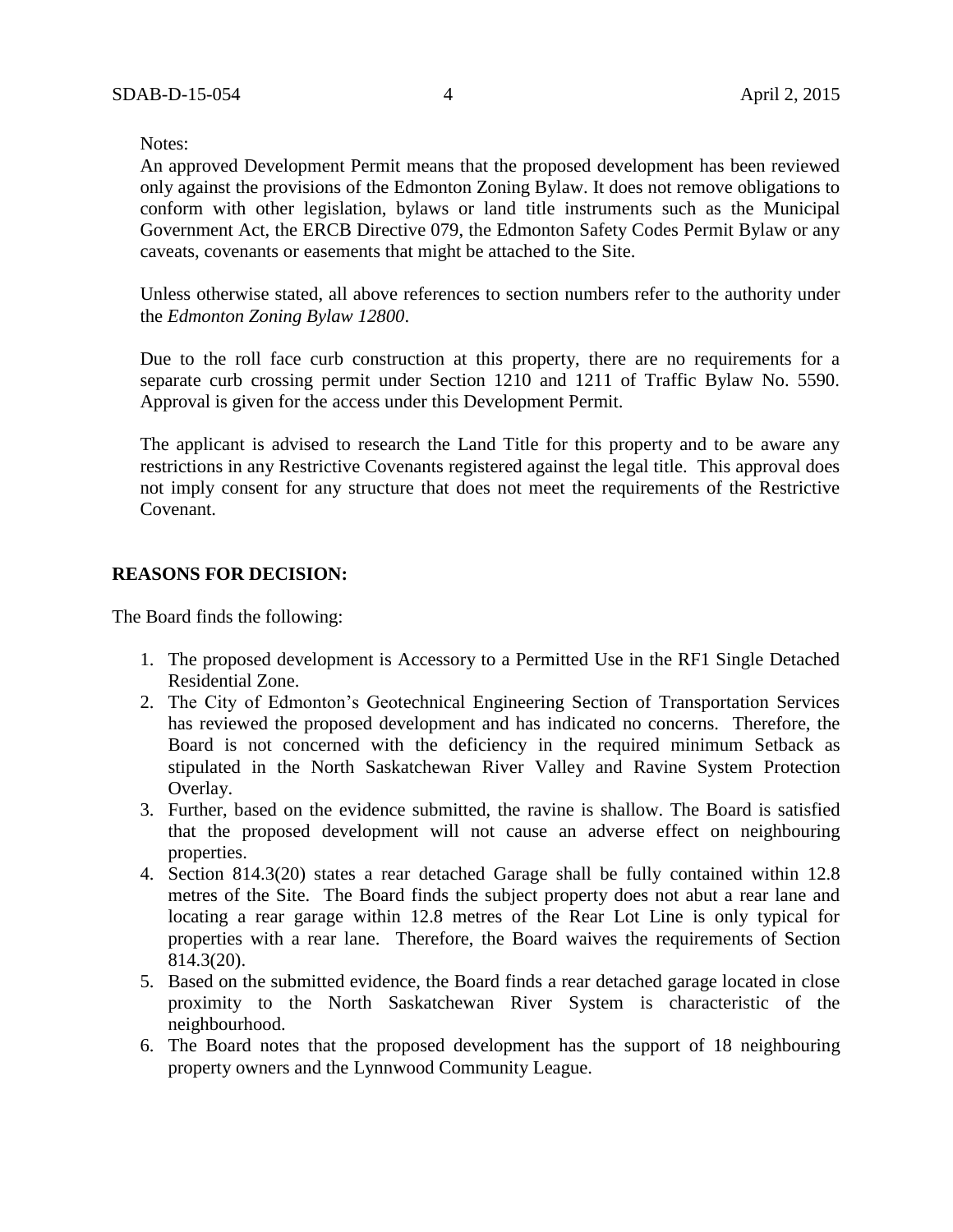- 7. No letters were received in opposition to the proposed development and no one appeared in opposition at the hearing.
- 8. Based on the above, it is the opinion of the Board, that the proposed development will not unduly interfere with the amenities of the neighbourhood nor materially interfere with or affect the use, enjoyment or value of neighbouring parcels of land.

#### **Important Information for Applicant/Appellant**

- 1. **This is not a Building Permit.** A Building Permit must be obtained separately from the Sustainable Development Department, located on the 5th Floor, 10250 – 101 Street, Edmonton.
- 2. When an application for a Development Permit has been approved by the Subdivision and Development Appeal Board, it shall not be valid unless and until any conditions of approval, save those of a continuing nature, have been fulfilled.
- 3. A Development Permit shall expire and shall no longer be valid after one year from the date of approval of the Permit, if no construction has been initiated. However, if the permit holder is unable to proceed pending a court decision involving the proposed development, time shall not run until such proceedings are finally completed. For further information, refer to Section 22 of the Edmonton Zoning Bylaw, 12800.
- 4. Notwithstanding clause (3) above, if a Building Permit is issued for the development within the twelve month period, the Development Permit issued therefore shall not lapse unless and until the Building Permit so issued is cancelled or allowed to lapse by virtue of work not having commenced within the statutory minimum period.
- 5. This decision may be appealed to the Alberta Court of Appeal on a question of law or jurisdiction under Section 688 of the Municipal Government Act, R.S.A. 2000, c. M-26. If the Subdivision and Development Appeal Board is served with notice of an application for leave to appeal its decision, such notice shall operate to suspend the Development Permit.
- 6. When a decision on a Development Permit application has been rendered by the Subdivision and Development Appeal Board, the enforcement of that decision is carried out by the Sustainable Development Department, located on the 5th Floor, 10250 – 101 Street, Edmonton.

Mr. N. Somerville, Presiding Officer SUBDIVISION AND DEVELOPMENT APPEAL BOARD

CC: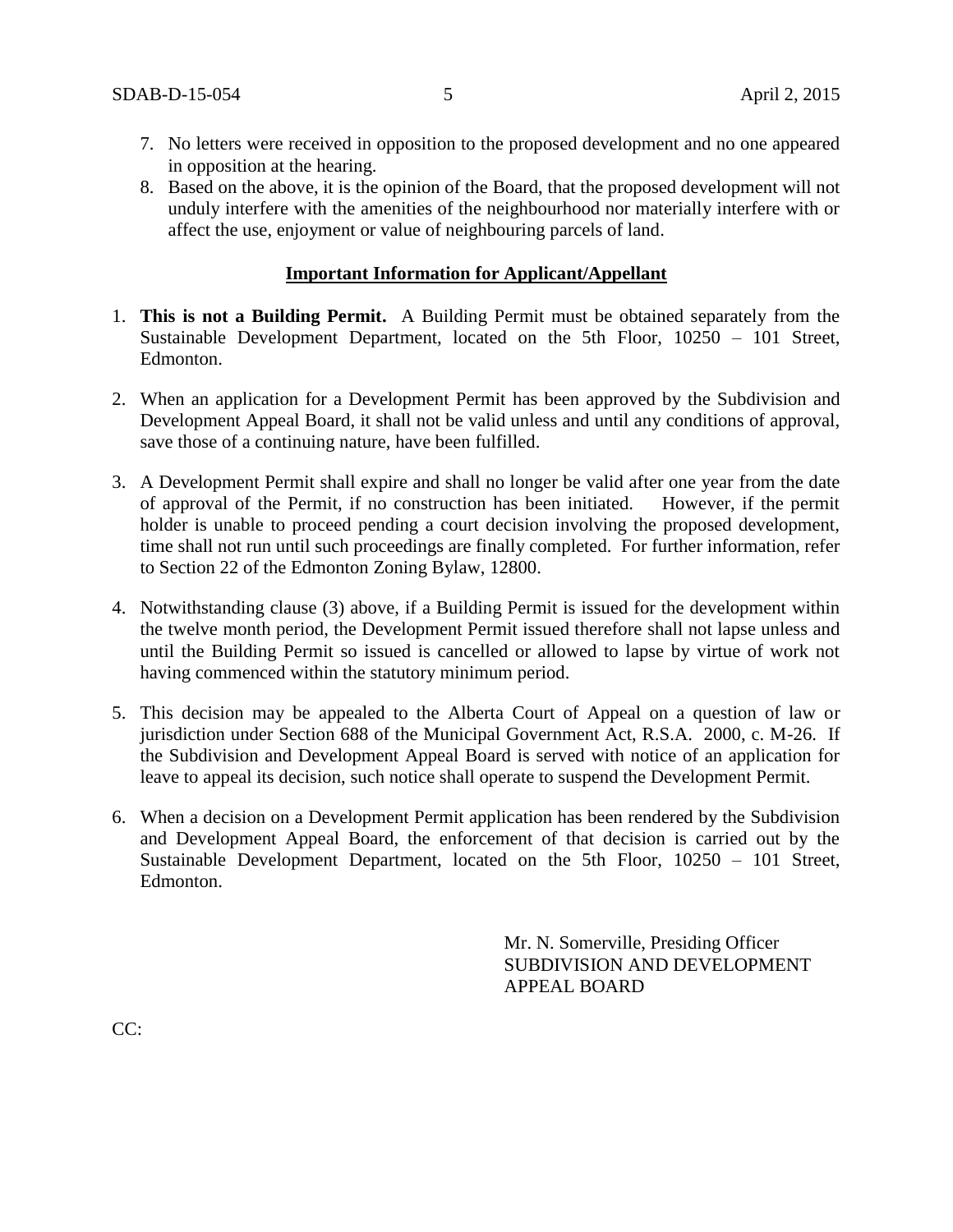# *Edmonton Subdivision and Development Appeal Board*

Churchill Building 10019 - 103 Avenue NW Edmonton, AB T5J 0G9 Phone: 780-496-6079 Fax: 780-577-3537 Email: sdab@edmonton.ca Web: www.edmontontribunals.ca

Christopher Rittman 7502 - 149 Street NW Edmonton, AB T5R 1A8

DATE: April 2, 2015 PROJECT NO.: 161891875-001 FILE NO.: SDAB-D-15-055

# **NOTICE OF DECISION**

This appeal dated February 24, 2015, from the decision of the Development Authority for permission to:

Construct exterior alterations to a Single Detached House (second front driveway 5.20 metres wide)

on Plan 6253KS Blk 12 Lot 12, located at 7502 - 149 Street NW, was heard by the Subdivision and Development Appeal Board at its hearing held on March 18, 2015. The decision of the Board was as follows:

# **SUMMARY OF HEARING:**

At the outset of the appeal hearing, the Presiding Officer confirmed with the parties in attendance that there was no opposition to the composition of the panel.

The Presiding Officer first addressed the issue of jurisdiction and whether the appeal was filed within the allowable 14-day appeal period, pursuant to section 686 of the *Municipal Government Act*, R.S.A. 2000, c. M-26 (the "*MGA*")*.*

The Board heard from Mr. Rittman, the Appellant, who provided the following information with regard to the timing of filing the appeal:

1. He is the person who signed the registered letter containing the Development Authority's decision, which was delivered to him on February 6, 2015.

# **MOTION:**

"that the Board does not assume jurisdiction."